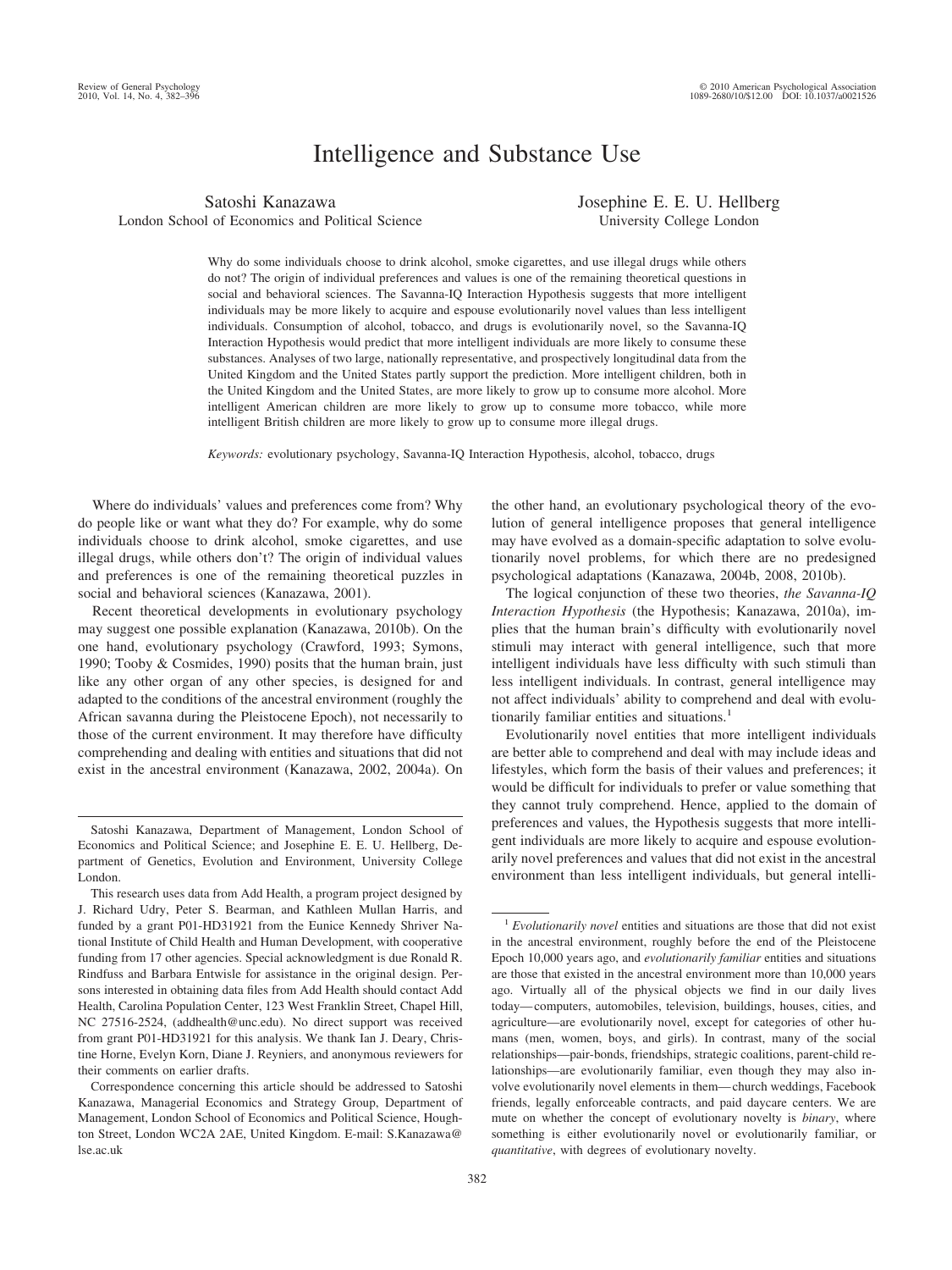gence has no effect on the acquisition and espousal of evolutionarily familiar preferences and values that existed in the ancestral environment (Kanazawa, 2010a).

There has been emerging evidence for the Hypothesis as an explanation for individual preferences and values. First, more intelligent children are more likely to grow up to espouse left-wing liberalism (Deary, Batty, & Gale, 2008; Kanazawa, 2010a), possibly because genuine concerns with genetically unrelated others and willingness to contribute private resources for the welfare of such others—liberalism—may be evolutionarily novel. Even though past studies show that women are more liberal than men (Lake & Breglio, 1992; Shapiro & Mahajan, 1986; Wirls, 1986), and Blacks are more liberal than Whites (Kluegel & Smith, 1989; Sundquist, 1983), the effect of childhood intelligence on adult liberalism is twice as large as the effect of sex or race (Kanazawa, 2010a).

Second, more intelligent children are more likely to grow up to be atheists (Kanazawa, 2010a), possibly because belief in higher powers, as a consequence of overinference of agency behind otherwise natural phenomena, may be part of evolved human nature (Atran, 2002; Boyer, 2001; Guthrie, 1993; Haselton & Nettle, 2006; Kirkpatrick, 2005), and atheism may therefore be evolutionarily novel. Even though past studies show that women are much more religious than men (Miller & Hoffmann, 1995; Miller & Stark, 2002), the effect of childhood intelligence on adult religiosity is twice as large as that of sex (Kanazawa, 2010a).

Third, more intelligent boys (but not more intelligent girls) are more likely to grow up to value sexual exclusivity (Kanazawa, 2010a), possibly because humans were naturally polygynous throughout evolutionary history (Alexander, Hoogland, Howard, Noonan, & Sherman, 1977; Harvey & Bennett, 1985; Kanazawa & Novak, 2005; Leutenegger & Kelly, 1977; Pickford, 1986). Either under monogamy or polygyny, women are expected to be sexually exclusive to one mate; in sharp contrast, men in polygynous marriage are not expected to be sexually exclusive to one mate, whereas men in monogamous marriage are. So sexual exclusivity may be evolutionarily novel for men, but not for women.

Fourth, more intelligent children are more likely to grow up to be nocturnal, going to bed and waking up later (Kanazawa & Perina, 2009), possibly because nocturnal life was rare in the ancestral environment where our ancestors did not have artificial sources of illumination until the domestication of fire. Ethnographies of contemporary hunter-gatherers suggest that our ancestors may have woken up shortly before dawn and gone to sleep shortly after dusk. Night life may therefore be evolutionarily novel.

Finally, criminals on average have lower intelligence than the general population (Wilson & Herrnstein, 1985; Herrnstein & Murray, 1994). This is consistent with the Hypothesis because, while much of what we call interpersonal crime today is evolutionarily familiar, the institutions that control, detect, and punish such behavior are evolutionarily novel (Kanazawa, 2009). Murder, assault, robbery and theft were probably routine means of intrasexual male competition for resources and mates in the ancestral environment. We may infer this from the fact that behavior that would be classified as criminal if engaged in by humans are quite common among other species (Ellis, 1998), including other primates (de Waal, 1989, 1992; de Waal, Luttrell, & Canfield, 1993). However, there was very little formal third-party enforcement of norms in the ancestral environment, only second-party enforcement (victims and their kin and allies) or informal third-party

enforcement (ostracism). It therefore makes sense from the perspective of the Hypothesis that men with low intelligence may be more likely to resort to evolutionarily familiar means of competition for resources (theft rather than full-time employment) and mating opportunities (rape rather than computer dating) and not to comprehend fully the consequences of criminal behavior imposed by evolutionarily novel entities of law enforcement.

# **Evolutionary Novelty of Alcohol, Tobacco, and Drugs**

## **Alcohol**

The human consumption of alcohol probably originates from frugivory (consumption of fruits; Dudley, 2000). Fermentation of sugars by yeast naturally present in overripe and decaying fruits produces ethanol, known to intoxicate birds and mammals (Vallee, 1998). However, the amount of ethanol alcohol present in such fruits ranges from trace to 5%, roughly comparable to light beer  $(0-4\%)$ . It is nothing compared to the amount of alcohol present in regular beer  $(4-6\%)$ , wine  $(12-15\%)$ , and distilled spirits  $(20-95\%)$ .

"Ingestion of alcohol, however, was unintentional or haphazard for humans until some 10,000 years ago" (Vallee, 1998, p. 81), and "intentional fermentation of fruits and grain to yield ethanol arose only recently within human history" (Dudley, 2000, p. 9). The production of beer, which relies on a large amount of grain, and wine, which similarly requires a large amount of grapes, could not have taken place before the advent of agriculture around 8,000 BC. Archeological evidence dates the production of beer and wine to Mesopotamia at about 6,000 BC (Dudley, 2000). The origin of distilled spirits is far more recent, and is traced either to Middle East or China at about 700 AD. The word *alcohol*—*al kohl*—is Arabic in origin.

"Relative to the geological duration of the hominid lineage, therefore, exposure of humans to concentrations of ethanol higher than those attained by fermentation alone [that is, at most 5%] is strikingly recent" (Dudley, 2000, p. 9). Further, any "unintentional or haphazard" consumption of alcohol in the ancestral environment, via the consumption of overripe and decaying fruits, happened as a result of *eating*, not *drinking*, whereas alcohol is almost entirely consumed today via drinking. The Savanna-IQ Interaction Hypothesis would therefore predict that more intelligent individuals may be more likely to prefer drinking modern alcoholic beverages (beer, wine, and distilled spirits) than less intelligent individuals, because the substance and the method of consumption are both evolutionarily novel.

Consistent with the Hypothesis, an analysis of a large representative sample from the prospectively longitudinal 1970 British Cohort Study shows that childhood IQ at age 10 increases both the quantity and frequency of drinking, as well as problem drinking, at age 30 (Batty et al., 2008). Similarly, a behavior genetic analysis of twin pairs from the Minnesota Twin Family Study shows that, controlling for genetic and shared environmental influences, men and women with higher IQ at age 17 are more likely to use alcohol at age 24 (Johnson, Hicks, McGue, & Iacono, 2009).

On the other hand, in a prospectively longitudinal study of 456 boys from Boston, childhood IQ does not distinguish abstainers from all categories of drinkers in adulthood (moderate drinkers, heavy drinkers, alcohol abusers; Vaillant, 1995, p. 135, Table 3.4, p. 216,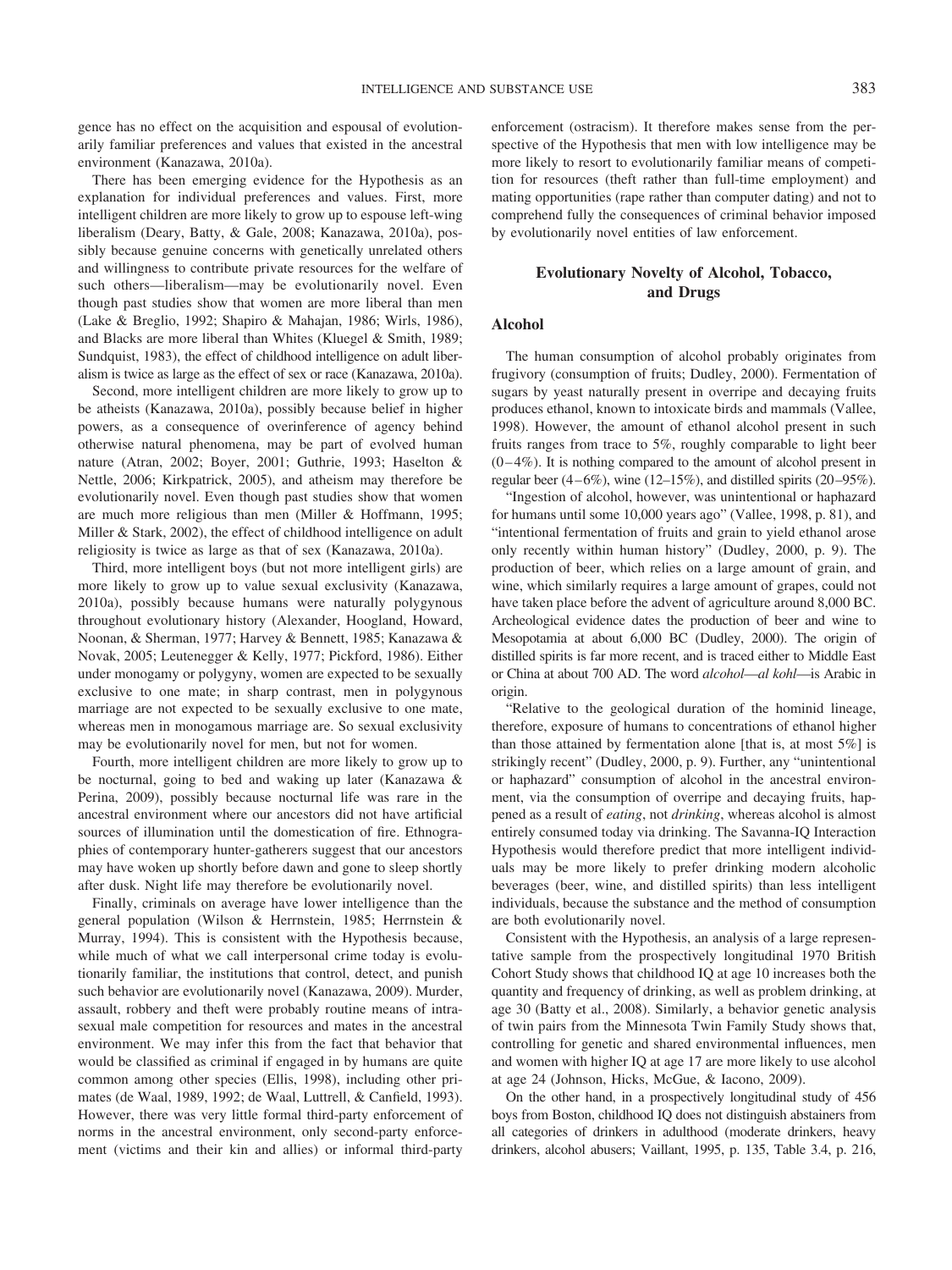Table 3.15). However, the sample is small and unrepresentative, especially with respect to childhood IQ; only a third (33%) of the sample have childhood IQ above 100 (Vaillant, 1995, p. 326).

#### **Tobacco**

The human consumption of tobacco is more recent in origin than that of alcohol. The tobacco plant originated in South America and spread to the rest of the world (Goodspeed, 1954). Native Americans began cultivating two species of the tobacco plant (*Nicotiana rustica* and *Nicotiana tabacum*) about 8,000 years ago (Wilbert, 1991). The consumption of tobacco was unknown outside of the Americas until Columbus brought it back to Europe at the end of the 15th Century (Goodman, 1993; Smith, 1999). The consumption of tobacco is therefore evolutionarily novel, and the Savanna-IQ Interaction Hypothesis would predict that more intelligent individuals may be more likely to consume tobacco than less intelligent individuals.

Consistent with the Hypothesis, Johnson et al. (2009) find that young men and women with higher IQ at age 17 are more likely to use nicotine at age 24. On the other hand, Batty, Deary, Schoon, Emslie, et al.'s (2007) analysis of the 1970 British Cohort Study shows that those with higher IQ at age 5 or 10 have smaller odds of being a smoker at age 30. Similarly, Batty, Deary, and Macintyre's (2007) study of the Aberdeen Children of the 1950s study shows that higher childhood intelligence is associated with lower odds of smoking 40 years later.

## **Drugs**

Most psychoactive drugs have even more recent historical origin than alcohol and tobacco; "before the rise of agriculture, access to psychoactive substances likely was limited" (Smith, 1999, p. 377). The use of opium dates back to about 5,000 years ago (Brownstein, 1993), and the earliest reference to the pharmacological use of cannabis is in a book written in 2737 BC by the Chinese Emperor Shen Nung (Smith, 1999, pp. 381–382). Other psychoactive drugs require modern chemical procedures to manufacture, and are therefore of much more recent origin: Morphine was isolated from opium in 1806 (Smith, 1999); heroin was discovered in 1874 (Smith, 1999); and cocaine was first manufactured in 1860 (Holmstedt & Fredga, 1981).

There have been several studies on the effect of drug use on intelligence, both the effect of individual use on the same individual's cognitive performance later and the parent's prenatal use on the children's intelligence. However, to the best of our knowledge, there have been no studies that examine the effect of individual intelligence on the use of psychoactive substances, to see whether more intelligent individuals are more or less likely to use such substances.

Given that the consumption of alcohol, tobacco, and psychoactive drugs is all evolutionarily novel—unknown before the end of the Pleistocene 10,000 years ago—the Savanna-IQ Interaction Hypothesis would predict that more intelligent individuals are more likely to consume all such substances than less intelligent individuals. Because both Openness to Experience (Ackerman & Heggestad, 1997) and sensation seeking (Raine, Reynolds, Venables, & Mednick, 2002) are positively associated with general intelligence, these personality traits can serve as proximate causes of substance consumption. We will test this prediction with two large, nationally representative, and prospectively longitudinal data from the United Kingdom and the United States.

#### **Study 1**

#### **Data**

The National Child Development Study (NCDS) is a large-scale prospectively longitudinal study which has followed a *population* of British respondents since birth for more than half a century. The study includes *all* babies  $(n = 17,419)$  born in Great Britain (England, Wales, and Scotland) during one week (March 03–09, 1958). The respondents are subsequently re-interviewed in 1965 (Sweep 1 at age 7;  $n = 15,496$ ), in 1969 (Sweep 2 at age 11;  $n = 18,285^2$ ), in 1974 (Sweep 3 at age 16;  $n = 14,469$ ), in 1981 (Sweep 4 at age 23;  $n = 12,537$ ), in 1991 (Sweep 5 at age 33;  $n = 11,469$ , in 1999–2000 (Sweep 6 at age 41–42;  $n = 11,419$ ), and in 2004–2005 (Sweep 7 at age  $46-47$ ;  $n = 9,534$ ). In each Sweep, personal interviews and questionnaires are administered to the respondents, to their mothers, teachers, and doctors during childhood, and to their partners and children in adulthood.

Nearly all (97.8%) of the NCDS respondents are Caucasian. There are so few respondents in other racial categories that, if we control for race with a series of dummies in multiple regression analyses, it often results in too few cell cases to arrive at stable estimates for coefficients. We therefore do not control for respondents' race in our analysis of the NCDS data. The full descriptive statistics for all the variables included in the regression analysis below (means, standard deviations, and full correlation matrix) are presented in the Appendix (Table A1).

## **Dependent Variables**

**Alcohol: Frequency.** At ages 23, 33, and 42, NCDS asks its respondents about the *frequency* of their alcohol consumption with the question "How often do you usually have an alcoholic drink of any kind?  $0 =$  never,  $1 =$  only on special occasions,  $2 =$  less often than once a week,  $3 =$  once or twice a week,  $4 =$  most days. We perform a factor analysis with the three measures of the frequency of alcohol consumption at three different ages to construct a latent measure of the frequency of alcohol consumption over the life course. The three indicators load very heavily on one latent factor with high factor loadings (age  $23 = .766$ , age  $33 = .862$ , age  $42 =$ .839). We use the latent factor as a measure of the frequency of alcohol consumption.

**Alcohol: Quantity.** In addition, at ages 23, 33, and 42, NCDS asks its respondents about the *quantity* of their consumption of different alcoholic beverages with the question "In the last seven days, how much [type of beverage] have you had?" At ages 23 and 33, NCDS asks about beer, spirits, wine, and martini; at age 42, it asks about beer, spirits, wine, sherry, and alcopops (flavored alcoholic drinks like wine cooler). For each type of alcoholic beverage, the respondents can indicate the quantity in terms of pints (for beer), measures (for spirits), glasses (for wine and martini), or bottles (for alcopops). For each age, we perform a separate factor analysis with all types of alcoholic beverages. At every age, all beverage types load on a single latent factor with reasonably high factor loadings

<sup>2</sup> There are more respondents in Sweep 2 than in the original sample (Sweep 0) because the Sweep 2 sample includes eligible children who were in the country in 1969 but not in 1958 when Sweep 0 interviews were conducted.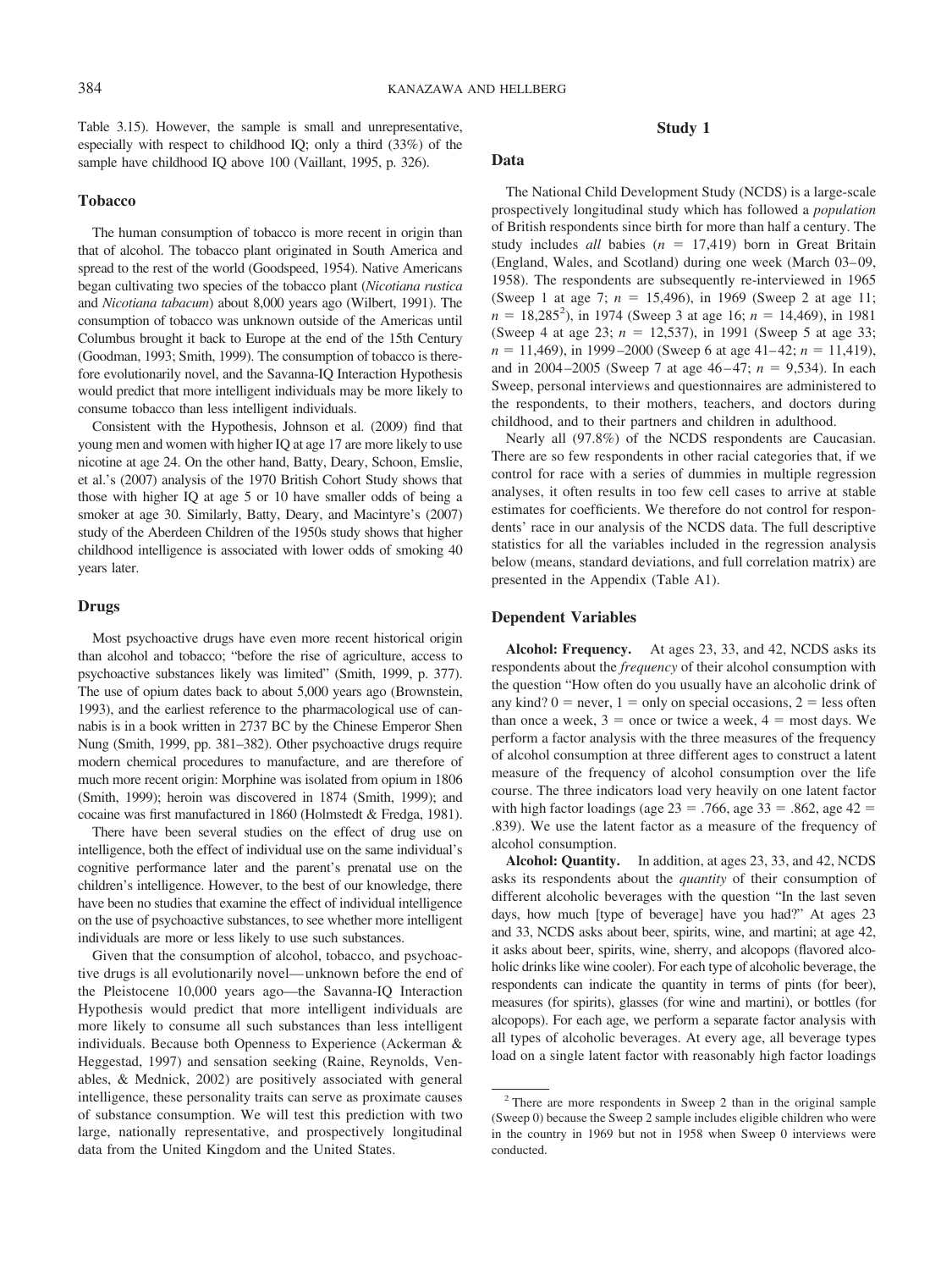(age 23: beer = .392, spirits = .749, wine = .712, martini = .405; age 33: beer = .421, spirits = .717, wine = .638, martini = .367; age 42: beer = .523, spirits = .651, wine = .396, sherry = .199, alcopops  $= .498$ ). We then perform a second-order factor analysis to construct a latent measure of the quantity of alcohol consumption over the life course. The three latent measures for each age load on a single factor with high factor loadings (age  $23 = .671$ , age  $33 = .779$ , age  $42 = .714$ ). We use the second-order factor as a measure of the quantity of alcohol consumption.

**Tobacco.** At ages 23, 33, 42, and 47, NCDS asks its respondents how many cigarettes a day they usually smoke. We perform a factor analysis with their responses at four different ages to construct a latent measure of cigarette consumption over the life course. The four indicators load on a single latent factor with very high factor loadings (age  $23 = .813$ , age  $33 = .896$ , age  $42 = .903$ , age  $47 = .879$ ). We use the latent factor as a measure of tobacco consumption.

**Drugs.** At age 42 only, NCDS asks its respondents whether they have ever tried 13 different types of illegal psychoactive drugs (cannabis, ecstasy, amphetamines, LSD, amyl nitrate, magic mushrooms, cocaine, temazepan, semeron, ketamine, crack, heroine, methadone). Their response can be:  $0 =$  never,  $1 =$  yes, but not in the last 12 months,  $2 = yes$ , in the last 12 months. We perform a factor analysis with their responses for the 13 different types of illegal drugs. They load on a single factor with reasonably high factor loadings (canna $bis = .540$ , ecstasy = .653, amphetamines = .714, LSD = .691, amyl nitrate  $= .610$ , magic mushrooms  $= .637$ , cocaine  $= .746$ , temazepan = .370, semeron = .303, ketamine = .479, crack = .582, heroine  $= .694$ , methadone  $= .566$ ). We use the latent factor as a measure of drug consumption.

#### **Independent Variable: Childhood General Intelligence**

The NCDS respondents take multiple intelligence tests at ages 7, 11, and 16. At age 7, the respondents take four cognitive tests (Copying Designs Test, Draw-a-Man Test, Southgate Group Reading Test, and Problem Arithmetic Test). At age 11, they take five cognitive tests (Verbal General Ability Test, Nonverbal General Ability Test, Reading Comprehension Test, Mathematical Test, and Copying Designs Test). At age 16, they take two cognitive tests (Reading Comprehension Test, and Mathematics Comprehension Test). We first perform a factor analysis at each age to compute their general intelligence score for each age. All cognitive test scores at each age load only on one latent factor, with reasonably high factor loadings (Age 7: Copying Designs Test  $= .671,$ Draw-a-Man Test = .696, Southgate Group Reading Test = .780, and Problem Arithmetic Test = .762; Age 11: Verbal General Ability Test = .920, Nonverbal General Ability Test = .885, Reading Comprehension Test  $= .864$ , Mathematical Test  $= .903$ , and Copying Designs Test  $= .486$ ; Age 16: Reading Comprehension Test  $= .909$ , and Mathematics Comprehension Test  $= .909$ ). The latent general intelligence factors at each age are converted into the standard IQ metric, with a mean of 100 and a standard deviation of 15. Then we perform a second-order factor analysis with the IQ scores at three different ages to compute the overall childhood general intelligence score. The three IQ scores load only on one latent factor with very high factor loadings (Age  $7 = .867$ ; Age  $11 = .947$ ; Age  $16 = .919$ ). We use the childhood general intelligence score in the standard IQ metric as our main independent variable.

## **Control Variables**

In addition to childhood general intelligence, we control for the following variables in our ordinary least squares regression equations: sex ( $0 =$  female,  $1 =$  male); religion (with four dummies for Catholic, Anglican, other Christians, and other religions, with none as the reference category); frequency of church attendance  $(0 = no$  religion,  $1 =$  rarely or never,  $2 =$  less than monthly,  $3 =$  monthly or more,  $4 =$ weekly or more); whether currently married  $(1 = yes)$ ; whether ever married  $(1 = yes)$ ; number of children; education (years of formal schooling); earnings (in £); whether diagnosed as depressed (1 = yes); general satisfaction with life (on a 10-point scale); social class at birth measured by father's occupation (1 = unskilled, 2 = semiskilled,  $3 =$  skilled,  $4 =$  white-collar,  $5 =$  professional); mother's education (years of formal schooling); father's education (years of formal schooling).

Our primary focus is the use of psychoactive substances which are highly addictive. Once individuals start using these substances, it is likely that they become accustomed or even addicted and continue to use them later in their lives. We therefore choose to measure the control variables early in their lives to see if their circumstances in early adulthood may affect their substance use for their entire life course. All of the control variables are measured at age 23, with the following exceptions.

Due to highly complex systems of examinations, qualifications, and certifications in the United Kingdom, education in NCDS is never measured quantitatively, as years of formal schooling, except at age 42; however, 96.5% of NCDS respondents have completed their formal schooling before age 23. General satisfaction with life is only measured at age 33. Social class at birth is measured at age 0. Mother's and father's education are measured at age 16.

#### **Results**

Table 1, first column, shows that, net of sex, religion, frequency of church attendance, marital status, number of children, education, earnings, depression, general satisfaction with life, social class at birth, mother's education, and father's education, more intelligent individuals consume alcohol more frequently throughout their lives than less intelligent individuals. The more intelligent NCDS respondents are as children, the more frequently they consume alcohol as adults. This is consistent with the prediction of the Hypothesis. A comparison of standardized regression coefficients reveals that childhood general intelligence has a stronger effect on the frequency of alcohol consumption than any other variable included in the equation, except for sex.

Men consume alcohol significantly more frequently than do women, as do Roman Catholics and Anglicans relative to atheists and agnostics. However, frequency of church attendance has a negative association with alcohol consumption, as does number of children at age 23. Earnings and father's education have positive associations with the frequency of alcohol consumption.

Table 1, second column, shows that, net of the same control variables, more intelligent individuals consume larger quantities of alcohol than less intelligent individuals. The more intelligent NCDS respondents are before 16, the greater quantities of alcohol they consume after age 23. Once again, childhood general intelligence has a greater effect on the quantity of adult alcohol consumption than any other variable in the equation, except for sex. The effects of control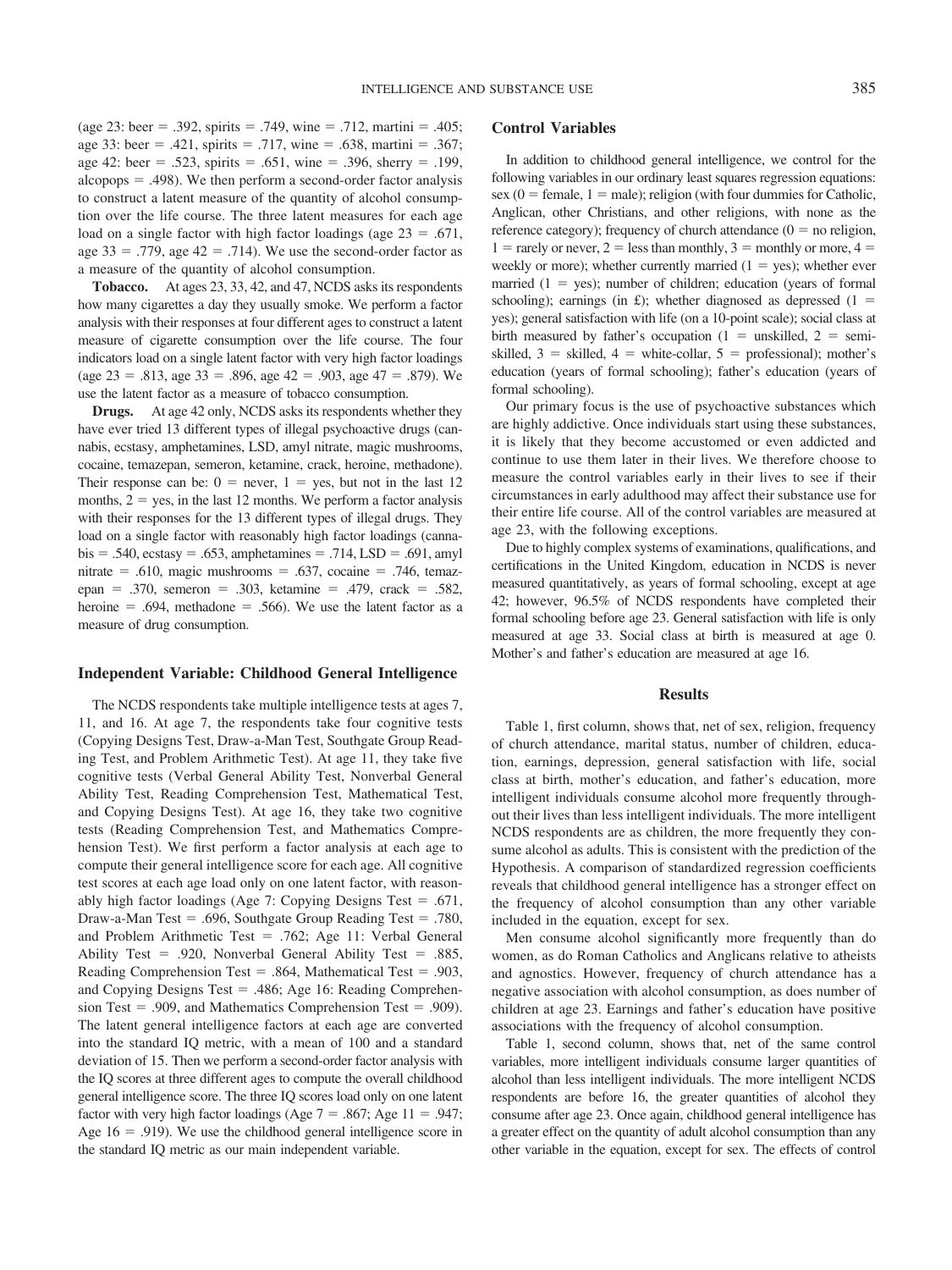# 386 KANAZAWA AND HELLBERG

|                                | Alcohol         |               |                 |                   |
|--------------------------------|-----------------|---------------|-----------------|-------------------|
|                                | Frequency       | Quantity      | Tobacco         | Drugs             |
| Childhood general intelligence | $.010***$       | $.008***$     | $-.008***$      | $.006***$         |
|                                | (.001)          | (.002)        | (.002)          | (.001)            |
|                                | .143            | .100          | $-.099$         | .082              |
| Sex                            | $.487***$       | $.282***$     | .051            | $.241***$         |
|                                | (.040)          | (.045)        | (.047)          | (.040)            |
|                                | .249            | .136          | .025            | .130              |
| Religion                       |                 |               |                 |                   |
| Catholic                       | $.255***$       | .098          | $.237*$         | .071              |
|                                | (.082)          | (.092)        | (.098)          | (.083)            |
| Anglican                       | .076<br>$.116*$ | .028<br>.038  | .068<br>.058    | .022<br>$-.038$   |
|                                | (.052)          | (.058)        | (.061)          |                   |
|                                | .057            | .018          | .028            | (.052)<br>$-.020$ |
| Other Christian                | $-.077$         | $-.060$       | $.170*$         | .036              |
|                                | (.071)          | (.080)        | (.084)          | (.072)            |
|                                | $-.027$         | $-.020$       | .059            | .014              |
| Other religion                 | $-.422$         | $-.670$       | $-.159$         | $-.299$           |
|                                | (.402)          | (.452)        | (.489)          | (.405)            |
|                                | $-.019$         | $-.029$       | $-.007$         | $-.014$           |
| Frequency of church attendance | $-.092***$      | $-.063*$      | $-.120***$      | $-.066**$         |
|                                | (.023)          | (.026)        | (.027)          | (.024)            |
|                                | $-.107$         | $-.069$       | $-.137$         | $-.081$           |
| Currently married              | $-.155$         | $-.162$       | $-.173$         | $-.396***$        |
|                                | (.119)          | (.136)        | (.143)          | (.120)            |
|                                | $-.080$         | $-.078$       | $-.086$         | $-.215$           |
| Ever married                   | .020            | .022          | .067            | .209              |
|                                | (.121)          | (.138)        | (.144)          | (.121)            |
|                                | .010            | .011          | .033            | .114              |
| Number of children             | $-.109***$      | $-.048$       | $.234***$       | .020              |
|                                | (.032)          | (.036)        | (.039)          | (.032)            |
|                                | $-.073$         | $-.030$       | .148            | .014              |
| Education                      | .006            | $-.005$       | $-.012*$        | .007              |
|                                | (.005)          | (.006)        | (.006)          | (.005)            |
|                                | .022            | $-.018$       | $-.045$         | .027              |
| Earnings                       | $4.344^{-5***}$ | $2.826^{-5*}$ | $1.602^{-6}$    | $-1.924^{-5}$     |
|                                | (.000)          | (.000)        | (.000)          | (.000)            |
|                                | .092            | .057          | .003            | $-.043$           |
| Depression                     | .012            | .116          | $.585***$       | .032              |
|                                | (.131)          | (.149)        | (.169)          | (.132)            |
|                                | .002            | .015          | .072            | .005              |
| Satisfaction with life         | .006            | $-.016$       | $-.068***$      | $-.057***$        |
|                                | (.010)          | (.012)        | (.013)          | (.011)            |
|                                | .010            | $-.027$       | $-.112$         | $-.104$           |
| Social class at birth          | .015            | .018          | $-.055*$        | $-.037$           |
|                                | (.021)          | (.023)        | (.025)          | (.021)            |
| Mother's education             | .014<br>.022    | .016<br>.023  | $-.051$<br>.007 | $-.038$<br>.020   |
|                                | (.016)          | (.019)        | (.019)          | (.017)            |
|                                | .028            | .028          | .008            | .027              |
| Father's education             | $.032*$         | $.043***$     | .020            | .006              |
|                                | (.014)          | (.016)        | (.017)          | (.014)            |
|                                | .048            | .062          | .029            | .010              |
| Constant                       | $-1.630$        | $-.923$       | 1.550           | $-.185$           |
|                                | (.172)          | (.194)        | (.205)          | (.173)            |
| $R^2$                          | .183            | .076          | .086            | .066              |
| Number of cases                | 2,587           | 2,569         | 2,189           | 2,575             |
|                                |                 |               |                 |                   |

## *Associations Between General Intelligence and Substance Use National Child Development Study (United Kingdom)*

*Note.* Main entries are unstandardized regression coefficients. Numbers in parentheses are standard errors. Numbers in italics are standardized coefficients.<br> *p*  $> 0.05$ . *\*\*p*  $< 0.01$ . *\*\*\*p*  $< 0.001$ .

Table 1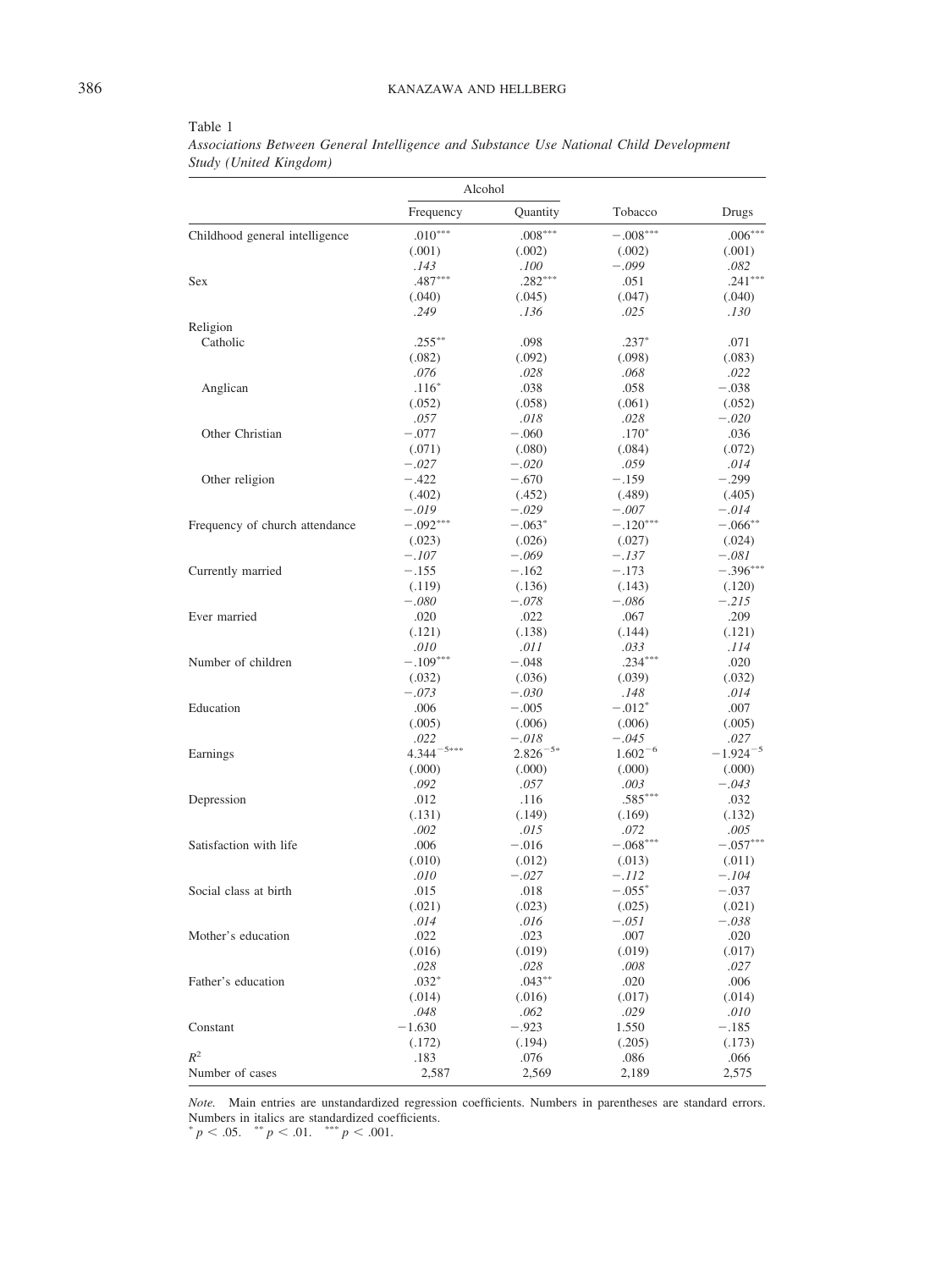variables on the quantity of alcohol consumption are the same as their effects on the frequency of alcohol consumption, except that the negative effect of the number of children on the quantity of alcohol consumption is not statistically significant.

Table 1, third column, shows that, contrary to the prediction of the Hypothesis, net of the same control variables, more intelligent individuals consume significantly *less* tobacco than less intelligent individuals. The more intelligent NCDS respondents are as children, the *fewer* cigarettes they smoke as adults. Catholics and other Christians smoke more, as do parents with more children. Frequency of church attendance and education both have negative association with tobacco consumption. While depression and general satisfaction with life are not associated with alcohol consumption, they are with tobacco consumption; individuals who are depressed and less satisfied with life smoke more, although the direction of causality here is not clear. Smokers may become more depressed or less satisfied with life.

Table 1, fourth column, shows that, consistent with the prediction of the Hypothesis, net of the same control variables, more intelligent individuals are more likely to consume illegal psychoactive substances than less intelligent individuals. The more intelligent NCDS respondents are before 16, the more psychoactive substances they have consumed before 42. Men are more likely to consume illegal drugs than women. Those who attend church frequently, who are currently married, and who are more satisfied with life, are less likely to use illegal drugs.

## **Study 2**

## **Data**

The National Longitudinal Study of Adolescent Health (Add Health) is a large, nationally representative and prospectively longitudinal study of young Americans. A sample of 80 high schools and 52 middle schools from the United States was selected with an unequal probability of selection. Incorporating systematic sampling methods and implicit stratification into the Add Health study design ensures this sample is representative of U.S. schools with respect to region of country, urbanicity, school size, school type, and ethnicity. A total of 20,745 adolescents were personally interviewed in their homes in 1994–1995 (Wave I) and again in 1996 (Wave II;  $n = 14,738$ ). In 2001–2002 (Wave III), 15,917 of the original Wave I respondents were interviewed in their homes. The respondents are on average 15 years old at Wave I and 22 at Wave III. The full descriptive statistics for all the variables included in the regression analysis below (means, standard deviations, and full correlation matrix) are presented in the Appendix (Table A2).

#### **Dependent Variables**

**Alcohol.** At Wave III, Add Health asks its respondents four questions about their alcohol consumption. "Think of all the times you have had a drink during the past 12 months. How many drinks did you usually have each time? A "drink" is a glass of wine, a can of beer, a wine cooler, a shot of glass of liquor, or a mixed drink." Respondents' answers range from 0 (if they are not a drinker) to 18. "During the past 12 months, on how many days did you drink alcohol?" "During the past 12 months, on how many days did you drink five or more drinks in a row?" (Five or more drinks in one sitting is the definition of binge drinking.) "During the past 12 months, on how many days have you been drunk or very high on alcohol?" Respondents answer these three questions on a six-point ordinal scale  $(0 = none, 1 = 1$  or 2 days in the past 12 months,  $2 =$  once a month or less (3 to 12 times in the past 12 months),  $3 = 2$  or 3 days a month,  $4 = 1$  or 2 days a week,  $5 = 3$ to 5 days a week,  $6 =$  every day or almost every day).

We perform a factor analysis with the four measures of alcohol consumption. The four measures load on a single latent factor with very high factor loadings (number  $= .772$ , days  $= .883$ , binge  $= .907$ ,  $drunk = .892$ ). We use the latent factor as the measure of alcohol consumption.

**Tobacco.** Add Health asks its respondents two questions about their cigarette consumption. "During the past 30 days, on how many days did you smoke cigarettes?" Respondents' answers range from 0 to 30. "During the past 30 days, on the days you smoked, how many cigarettes did you smoke each day?" Respondents' answers range from 0 (if they are not a smoker) to 100. We perform a factor analysis with the two measures of tobacco consumption. The two factors load on a single factor with very high factor loadings (days  $= .931$ , number  $= .931$ ). We use the latent factor as the measure of tobacco consumption.

**Drugs.** Add Health asks its respondents about their consumption of the following illegal substances: marijuana, cocaine, LSD, crystal meth, and heroin. Add Health asks "During the past 30 days, how many times have you used [the substance]?" We perform a factor analysis with the measures of consumption of five different drugs. The factor analysis produces two factors, with marijuana and cocaine heavily loading on one and LSD and crystal meth heavily loading on the other. We then perform a second-order factor analysis with the two first-order factors. The two factors heavily load on a single factor (factor loadings  $= .709, .705$ ). We use the second-order latent factor as the measure of drug consumption.

#### **Independent Variable**

Add Health measures respondents' intelligence with the Peabody Picture Vocabulary Test (PPVT). The raw scores  $(0-87)$  are age-standardized and converted to the IQ metric, with a mean of 100 and a standard deviation of 15. Unlike our measure of general intelligence in Study 1, PPVT is properly a measure of verbal intelligence, not general intelligence. However, verbal intelligence is known to be highly correlated with (and thus heavily loads on) general intelligence (Miner, 1957; Wolfle, 1980; Huang & Hauser, 1998), and PPVT is shown to be a good measure of general intelligence (Stanovich, Cunningham, & Freeman, 1984; Zagar & Mead, 1983). In order to establish the direction of causality more clearly, we use the measure of intelligence taken in Wave I (in 1994–1995 when the respondents were in junior high and high school) to predict their adult substance consumption.

#### **Control Variables**

Given that our measure of general intelligence in Study 2 is not as valid as that in Study 1, we control for a larger number of variables in our regression equations in Study 2 to guard against the possibility that our measure of general intelligence may be confounded with something else.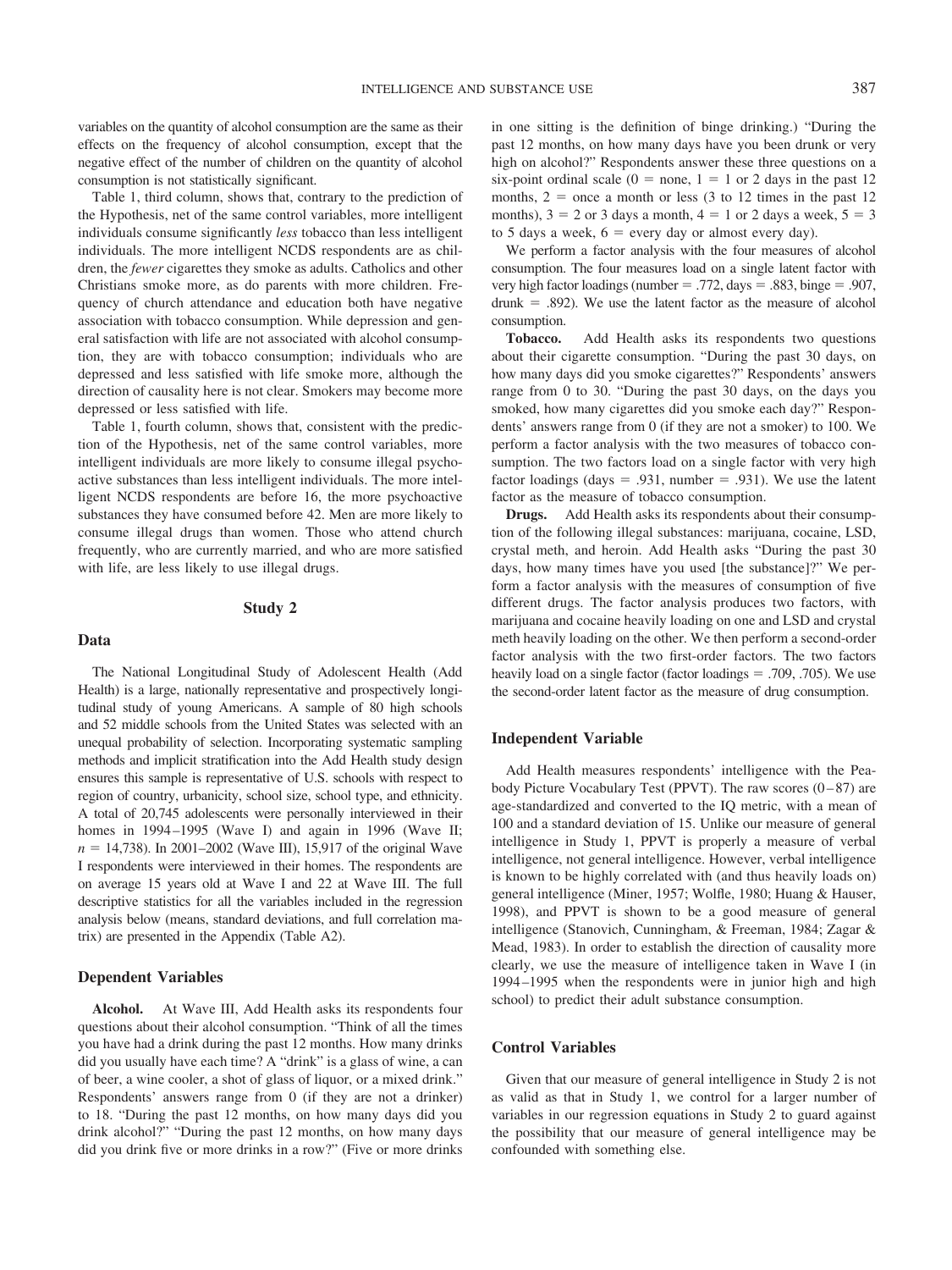**Demographic variables.** We control for age (even though there is very little variance in it given that these are cohort data); sex  $(1 = \text{male})$ ; race (with three dummies for Asian, Black, and Native American, with White as the reference category); Hispanicity  $(1 - Hispanic)$ ; religion (with four dummies for Catholic, Protestant, Jewish, and other, with none as the reference category); marital status (1 = currently married), parenthood (1 = parent), education (number of years of formal schooling); earnings (in  $$1K$ ); political attitude (1 = very conservative, 2 = conservative,  $3 =$  middle-of-the-road,  $4 =$  liberal,  $5 =$  very liberal); and religiosity ("To what extent are you a religious person?"  $0 = not$ religious at all,  $1 =$  slightly religious,  $2 =$  moderately religious,  $3$  = very religious). Both political attitudes and religiosity are correlated with intelligence (Kanazawa, 2010a).

**Mental health.** Because unhappy and stressed individuals may be more likely to use psychoactive drugs, as Study 1 suggests, we control for general satisfaction with life ("How satisfied are you with your life as a whole?"  $1 = \text{very dissatisfied}$ ,  $2 = \text{dissatisfied}$ ,  $3 =$ neither satisfied nor dissatisfied,  $4 =$  satisfied,  $5 =$  very satisfied); and whether they have taken prescription medication for depression or stress in the last 12 months  $(1 = yes)$ ; and whether respondents thought they should get medical care for severe stress, depression, or nervousness but didn't in the last 12 months ( $1 = yes$ ).

**Sociality.** Because alcohol, tobacco, and drugs are often used as social lubricants and consumed in social settings with others (Becker, 1953), we control for respondents' sociality: Frequency of socialization with friends ("In the past seven days, how many times did you just "hang out" with friends, or talk on the telephone for more than five minutes?"  $(0-7)$ ), and sexual activity (the number of sexual partners in the last 12 months).

**Childhood social class.** Finally, we control for childhood measures of social class: Family income (in \$1K), mother's education, and father's education (both in years of formal schooling).

#### **Results**

Table 2, first column, shows that, net of age, sex, race, Hispanicity, religion, marital status, parenthood, education, earnings, political attitudes, religiosity, general satisfaction with life, whether taking medication for stress, whether experiencing stress without medication, frequency of socialization with friends, number of sex partners in the last 12 months, childhood family income, mother's education, and father's education, more intelligent individuals consume more alcohol than less intelligent individuals. Add Health respondents who are more intelligent in junior high and high school consume alcohol in larger quantities and more frequently in their early adulthood. This is consistent with the prediction of the Hypothesis.

Men consume more alcohol, whereas Blacks, Asians, and Hispanics consume less relative to Whites. Catholics and liberals consume more alcohol, while those who are married and have children consume less, as do those who are religious and are more satisfied with life in general. More social individuals, who socialize with friends more frequently and have had more recent sex partners, consume more alcohol. Both childhood family income and father's education increase adult alcohol consumption. The equation explains nearly a quarter of the variance in alcohol consumption.

Table 2, second column, shows that, consistent with the prediction of the Hypothesis (and contrary to the negative results in Study 1), more intelligent individuals consume more tobacco than less intelligent individuals, net of the same control variables. The more intelligent Add Health respondents are in childhood, the more tobacco they consume in early adulthood. The association of the control variables with tobacco consumption are similar to their association with alcohol consumption. Men and older individuals consume more tobacco, while Blacks, Asians, and Hispanics consume less relative to Whites. Married individuals consume less tobacco while parents consume more. Education and religiosity are negatively associated with tobacco consumption while liberal political attitudes are positively associated with it. Those who are less satisfied with life and are taking medication for stress and depression consume more, although, once again, the direction of causality here is uncertain. As with alcohol, more social individuals, who socialize with friends more frequently and have had more recent sex partners, consume more tobacco.

Table 2, third column, shows that, contrary to the prediction of the Hypothesis (and the results in Study 1), more intelligent individuals do *not* consume more illegal drugs. Childhood intelligence is not significantly associated with adult drug consumption among Add Health respondents. Men and those who socialize with their friends more frequently consume more illegal drugs, while those who are more educated consume less. None of the other control variables in the equation are significantly associated with the consumption of illegal drugs.

#### **Discussion**

#### **Differences Between NCDS and Add Health**

Our analyses of the two large, nationally representative, and prospectively longitudinal data sets—the National Child Development Study in the United Kingdom and the National Longitudinal Study of Adolescent Health in the United States—partially support the prediction derived from the Savanna-IQ Interaction Hypothesis that more intelligent individuals are more likely to prefer and value the consumption of such evolutionarily novel substances as alcohol, tobacco, and other psychoactive drugs. More intelligent children both in the United Kingdom and the United States grow up to consume alcohol in larger quantities and more frequently in their adult life. Only more intelligent Americans consume significantly more tobacco (while more intelligent Brits consume significantly less). In contrast, only more intelligent Brits consume more illegal drugs (while the positive effect of childhood intelligence on adult consumption of illegal drugs is not statistically significant among Americans). The results for alcohol consumption are consistent, but how can we reconcile the divergent results with respect to tobacco and illegal drugs in the United Kingdom and the United States?

In both surveys, substance use was measured quantitatively as the frequency or quantity of use, so it is unlikely that the differences in survey questions account for the divergent findings. The NCDS and Add Health samples differ in three important respects: nationality, cohort, and age. All NCDS respondents were born in March 1958, whereas the Add Health respondents were born between 1974 and 1983. So Add Health respondents are one generation younger than NCDS respondents. The measures of substance consumption that we use in Study 1 reflect NCDS respondents' behavior throughout their adulthood in their 20s, 30s, and 40s, whereas those that we use in Study 2 reflect Add Health respondents' behavior in their early adulthood in their 20s.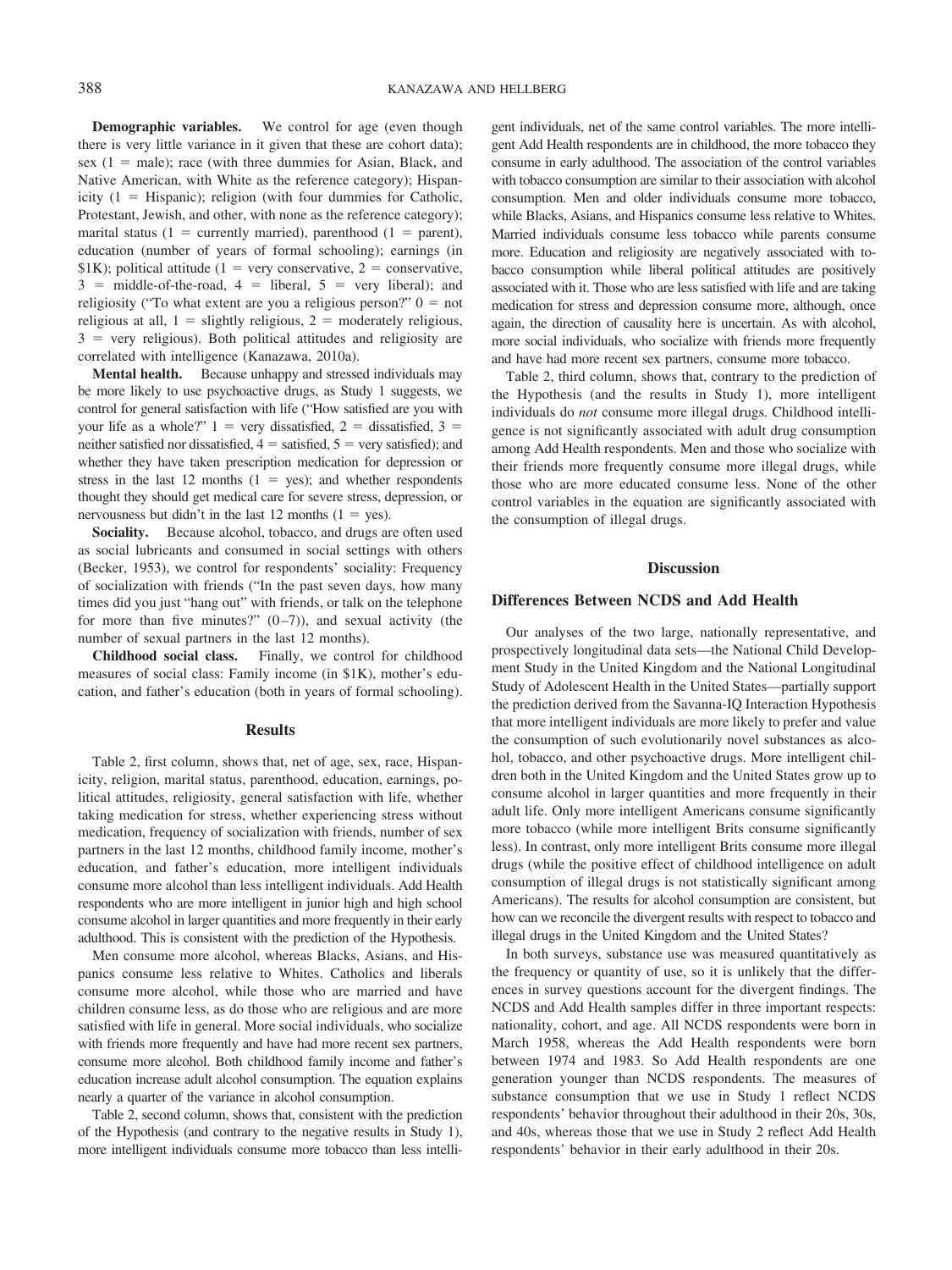# Table 2

|                           | Alcohol           | Tobacco           | Drugs             |
|---------------------------|-------------------|-------------------|-------------------|
| Childhood intelligence    | $.004***$         | $.003***$         | .001              |
|                           | (.001)            | (.001)            | (.001)            |
|                           | .058              | .036              | .012              |
| Demographic variables     | .001              | $.032***$         | .015              |
| Age                       | (.007)            | (.007)            | (.010)            |
|                           | .001              | .055              | .020              |
| Sex                       | $.403***$         | $.161***$         | $.110***$         |
|                           | (.022)            | (.023)            | (.033)            |
|                           | .199              | .080              | .042              |
| Race                      |                   |                   |                   |
| Asian                     | $-.391***$        | $-.213***$        | .026              |
|                           | (.043)<br>$-.099$ | (.044)<br>$-.054$ | (.063)<br>.005    |
| <b>Black</b>              | $-.518***$        | $-.432***$        | $-.038$           |
|                           | (.033)            | (.034)            | (.049)            |
|                           | $-.183$           | $-.152$           | $-.010$           |
| Native American           | .022              | $-.038$           | $-.044$           |
|                           | (.050)            | (.052)            | (.074)            |
|                           | .005              | $-.008$           | $-.007$           |
| Hispanicity               | $-.237***$        | $-.355***$        | $-.012$           |
|                           | (.035)            | (.036)            | (.052)            |
|                           | $-.081$           | $-.123$           | $-.003$           |
| Religion<br>Catholic      | $.172***$         | $-.046$           | $-.092$           |
|                           | (.036)            | (.037)            | (.053)            |
|                           | .075              | $-.020$           | $-.031$           |
| Protestant                | $-.020$           | $-.001$           | $-.104$           |
|                           | (.041)            | (.043)            | (.061)            |
|                           | $-.007$           | .000              | $-.029$           |
| Jewish                    | $-.015$           | $-.217$           | $-.076$           |
|                           | (.120)            | (.125)            | (.177)            |
|                           | $-.001$           | $-.020$           | $-.005$           |
| Other                     | .012              | $-.002$           | $-.056$           |
|                           | (.035)<br>.006    | (.036)<br>$-.001$ | (.052)<br>$-.021$ |
| Marital status            | $-.169***$        | $-.071*$          | $-.055$           |
|                           | (.032)            | (.034)            | (.048)            |
|                           | $-.063$           | $-.027$           | $-.016$           |
| Parenthood                | $-.141***$        | $.141***$         | $-.046$           |
|                           | (.033)            | (.034)            | (.048)            |
|                           | $-.052$           | .052              | $-.013$           |
| Education                 | .002              | $-.135***$        | $-.045***$        |
|                           | (.007)<br>.004    | (.007)<br>$-.261$ | (.010)<br>$-.067$ |
| Earnings                  | .001              | .001              | .000              |
|                           | (.001)            | (.001)            | (.001)            |
|                           | .009              | .010              | $-.008$           |
| Political attitude        | $.100***$         | $.052***$         | .041              |
|                           | (.015)            | (.015)            | (.022)            |
|                           | .076              | .039              | .024              |
| Religiosity               | $-.130***$        | $-.078***$        | $-.025$           |
|                           | (.014)            | (.015)            | (.021)            |
| Mental health             | $-.117$           | $-.070$           | $-.017$           |
| General life satisfaction | $-.071***$        | $-.121***$        | $-.024$           |
|                           | (.014)            | (.015)            | (.021)            |
|                           | $-.055$           | $-.093$           | $-.014$           |
| Medication for stress     | .076              | $.215***$         | .076              |
|                           | (.050)            | (.052)            | (.074)            |
|                           | .016              | .047              | .013              |
|                           |                   |                   | (table continues) |

*Associations Between Intelligence and Substance Use National Longitudinal Study of Adolescent Health (United States)*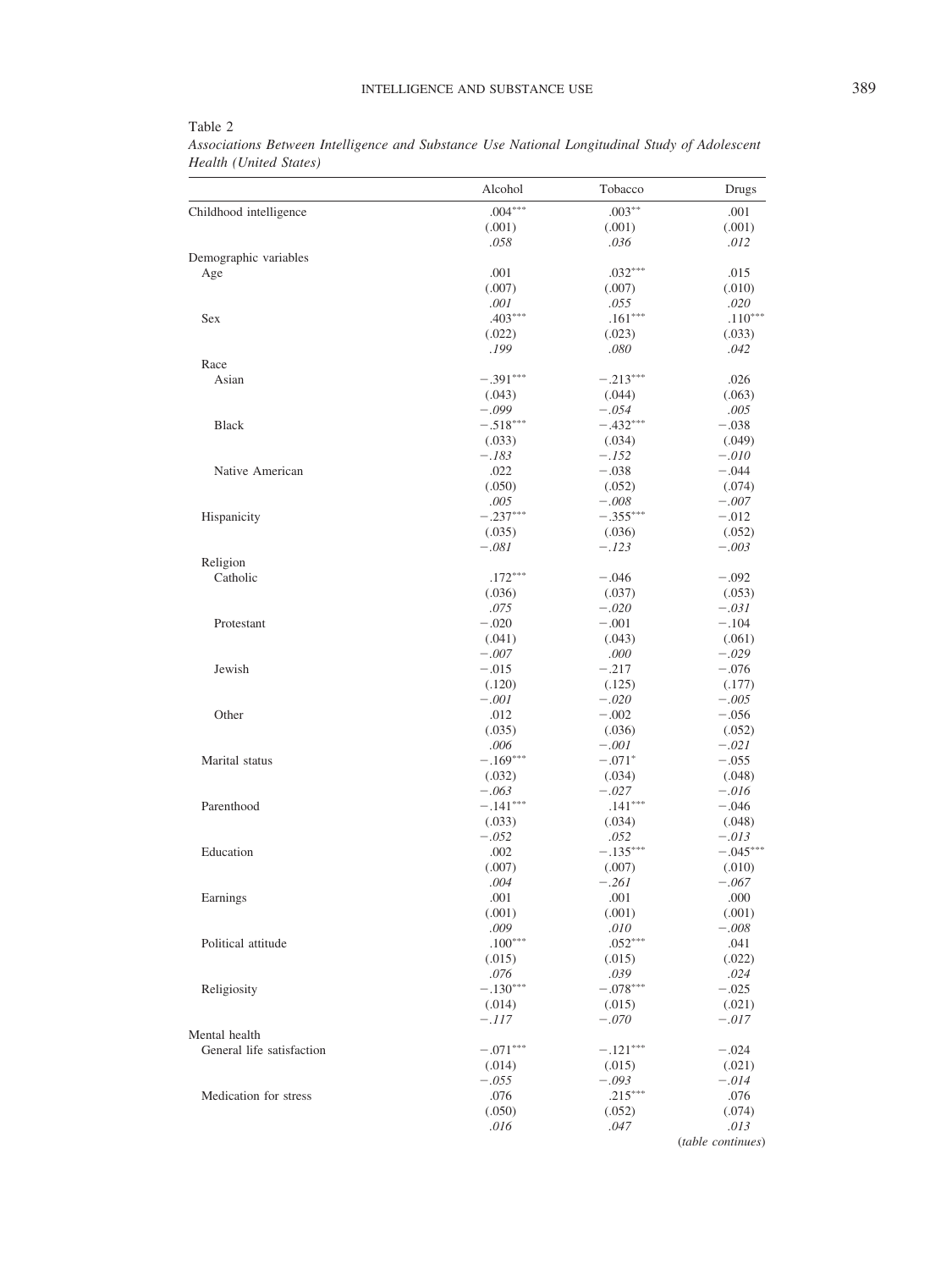|                                         | Alcohol   | Tobacco   | Drugs         |
|-----------------------------------------|-----------|-----------|---------------|
| Stress but no medical help              | .055      | .109      | $-.007$       |
|                                         | (.058)    | (.061)    | (.086)        |
|                                         | .010      | .020      | .000          |
| Sociality                               |           |           |               |
| Frequency of socialization with friends | $.062***$ | $.040***$ | $.023***$     |
|                                         | (.005)    | (.005)    | (.007)        |
|                                         | .141      | .091      | .040          |
| Number of sex partners in 12 months     | $.078***$ | $.035***$ | .014          |
|                                         | (.005)    | (.005)    | (.008)        |
|                                         | .159      | .073      | .021          |
| Childhood social class                  |           |           |               |
| Childhood family income                 | $.001*$   | $-.000$   | $-1.310^{-5}$ |
|                                         | (.000)    | (.000)    | (.000)        |
|                                         | .027      | $-.023$   | .000          |
| Mother's education                      | .004      | $-.011$   | .000          |
|                                         | (.007)    | (.008)    | (.011)        |
|                                         | .008      | $-.021$   | .000.         |
| Father's education                      | $.018***$ | .000      | .009          |
|                                         | (.007)    | (.007)    | (.010)        |
|                                         | .037      | $-.002$   | .014          |
| Constant                                | $-.759$   | 1.227     | .072          |
|                                         | (.187)    | (.195)    | (.276)        |
| $R^2$                                   | .240      | .164      | .013          |
| Number of cases                         | 6,864     | 6,936     | 6,877         |

*Note.* Main entries are unstandardized regression coefficients. Numbers in parentheses are standard errors. Numbers in italics are standardized coefficients.

 $p < .05.$  \*\*  $p < .01.$  \*\*\*  $p < .001.$ 

Note that previous studies of American samples find a positive effect of intelligence on smoking (Johnson et al., 2009), while those of British samples find a negative effect (Batty et al., 2007; Batty, Deary, & Macintyre, 2007). So this appears to be a consistent and replicable national difference between the United States and the United Kingdom.

Among the possible cultural differences, the public antismoking campaign has been far more aggressive and blatant in the United Kingdom than in the United States. For example, in the United States, each pack of cigarettes carries the Surgeon General's warning ("Smoking causes lung cancer, heart disease, emphysema, and may complicate pregnancy") *in small print, on the side of the package.* In the United Kingdom, the warnings are more blatant ("Smoking kills," "Smoking can cause a slow and painful death," "Smoking may reduce the blood flow and causes impotence," "Smokers die younger") *in extremely large print, in front of the package.* Conversely, public campaigns against drug use may have been stronger in the United States ("Just say no") than in the United Kingdom Because government warnings and public campaigns are themselves evolutionarily novel, more intelligent individuals may be more likely to respond to them than less intelligent individuals. The divergent results with respect to tobacco and illegal drugs may therefore reflect the social and cultural differences between the United Kingdom and the United States, the generational differences between the 1950s and 1970s/80s, or the age differences between the NCDS and the Add Health respondents, or any combination of the three.

This study is among the first to examine the effect of childhood intelligence on adult consumption of alcohol and tobacco, and, to our knowledge, the very first to examine its effect on the consumption of illegal drugs. And this is the first study to examine the effect of substance use in two different countries. There is therefore currently insufficient information to account for the divergent findings in Studies 1 and 2 with respect to tobacco and drugs use. Further comparative research is necessary, first, to replicate the results of our analyses above, and, second, to explain the divergent patterns in the United Kingdom and the United States if shown to be robust.

#### **General Intelligence, Substance Use, and Health**

Our results that more intelligent individuals are more likely to consume alcohol, tobacco, and drugs may at first sight be paradoxical. There has been ample evidence in the emerging field of cognitive epidemiology that more intelligent individuals live longer and stay healthier (Batty, Deary, & Gottfredson, 2007; Deary, Whiteman, Starr, Whalley, & Fox, 2004; Kanazawa, 2006), although it is not known exactly why (Deary, 2008; Gottfredson & Deary, 2004). Since it is universally agreed that the consumption of alcohol, tobacco, and drugs is detrimental to health and longevity, how is it that more intelligent individuals are simultaneously more likely to consume these substances yet stay healthier and live longer?

For example, in the NCDS data, self-perceived health throughout adulthood is significantly positively correlated with childhood general intelligence  $(r = .218, p < .001, n = 4,427)$ . Selfperceived health is also positively associated with frequency (*r* .151,  $p < .001$ ,  $n = 7,055$ ) and quantity ( $r = .055$ ,  $p < .001$ ,  $n = 7,014$ ) of alcohol consumption, but is negatively associated with the consumption of tobacco ( $r = -.262, p < .001, n = 7,004$ ) and drugs  $(r = -.092, p < .001, n = 7,018)$ . If we regress self-perceived health on childhood general intelligence, frequency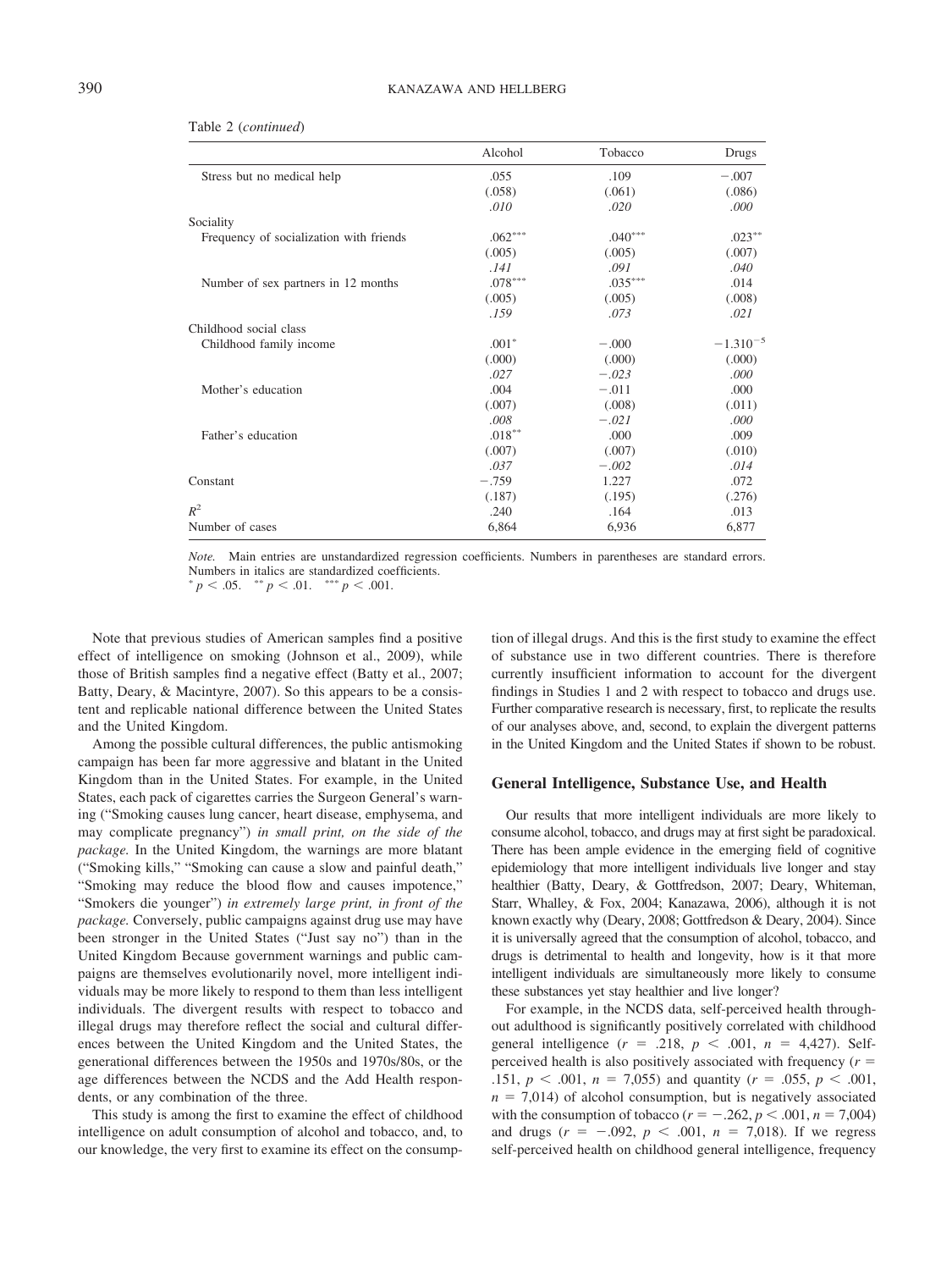of alcohol consumption, quantity of alcohol consumption, tobacco consumption, and drugs consumption in a linear multiple regression equation, intelligence ( $b = .011$ ,  $p < .001$ , standardized coefficient  $=$  .147) and the frequency of alcohol consumption ( $b =$ .128,  $p < .001$ , standardized coefficient  $= .127$ ) are significantly positively associated with self-perceived health, while the consumption of tobacco ( $b = -.220$ ,  $p < .001$ , standardized coefficient  $=$  -.217) and drugs ( $b = -0.084$ ,  $p < 0.001$ , standardized coefficient  $= -0.069$ ) are significantly negatively associated with it. Net of other variables in the model, the quantity of alcohol consumption is no longer significantly associated with selfperceived health  $(b = -.011, ns, standardized coefficient =$ -.011), probably because it is highly correlated with the frequency of consumption ( $r = .582$ ,  $p < .001$ ,  $n = 8,484$ ).

The relationships among general intelligence, substance use, and health appear to be highly intricate, if quite modest in each bivariate association. Further research is necessary to explicate the exact nature, magnitude and direction of their relationships.

#### **Conclusion**

The Savanna-IQ Interaction Hypothesis suggests that more intelligent individuals may be more likely to acquire and espouse evolutionarily novel values and preferences than less intelligent individuals, while general intelligence may have no effect on the acquisition and espousal of evolutionarily familiar values and preferences. Given that psychoactive substances, including alcohol, tobacco, and drugs, are all evolutionarily novel, having become available for regular human consumption in the last 10,000 years or less, the Hypothesis would predict that more intelligent individuals are more likely to acquire a preference for the consumption of such substances.

Our analysis of the National Child Development Study (NCDS) in the United Kingdom and the National Longitudinal Study of Adolescent Health (Add Health) in the United States partially support our prediction derived from the Hypothesis. More intelligent children grow up to consume alcohol more frequently and in larger quantities both in the United Kingdom and the United States. More intelligent children grow up to consume more tobacco in the United States, but not in the United Kingdom. More intelligent children grow up to consume more illegal drugs in the United Kingdom, but not in the United States.

What other substances might more intelligent individuals be more likely to prefer to consume? Given that the human consumption of coffee is even more recent in origin than that of alcohol and tobacco (Smith, 1999), traced to Ethiopia in the 9th century AD (Pendergrast, 1999), we would expect that more intelligent individuals consume more coffee than less intelligent individuals. Among the Wave I respondents of Add Health, those who usually have coffee or tea for breakfast on weekday mornings  $(n = 1,244)$  have a significantly (albeit slightly) higher intelligence than those who don't ( $n = 18,458$ ; 99.5 vs. 98.5,  $t_{19700} = 2.233$ ,  $p < .05$ ). Net of the same control variables as in Table 2, childhood intelligence is marginally significantly positively associated with the consumption of coffee or tea for breakfast on weekday mornings in a binary logistic regression analysis ( $b = .007$ ,  $p = .089$ ). One standard deviation increase in childhood intelligence increases the odds of caffeine consumption by 11%.

At the same time, humans are naturally omnivorous, and anyone who eschewed animal protein and ate only vegetables in the ancestral environment, in the face of food scarcity and precariousness of its supply, was not likely to have survived long and stayed healthy enough to become our ancestors. So we would expect that vegetarianism as a value is evolutionarily novel, and the Hypothesis would predict that more intelligent individuals are more likely to become vegetarian. At least one study (Gale, Deary, Schoon, & Batty, 2007) confirms this prediction in the United Kingdom, and the Add Health data replicate Gale et al.'s (2007) finding in the United States (Kanazawa, 2010a).

#### **References**

- Ackerman, P. L., & Heggestad, E. D. (1997). Intelligence, personality, and interests: Evidence for overlapping traits. *Psychological Bulletin, 121,* 219–245.
- Alexander, R. D., Hoogland, J. L., Howard, R. D., Noonan, K. M., & Sherman, P. W. (1979). Sexual dimorphisms and breeding systems in pinnipeds, ungulates, primates and humans. In N. A. Chagnon, & W. Irons (Eds.), *Evolutionary biology and human social behavior: An anthropological perspective* (pp. 402–435). North Scituate: Duxbury Press.
- Atran, S. (2002). *In gods we trust: The evolutionary landscape of religion.* Oxford: Oxford University Press.
- Batty, G. D., Deary, I. J., & Gottfredson, L. S. (2007). Premorbid (early life) IQ and later mortality risk: Systematic review. *Annals of Epidemiology, 17,* 278–288.
- Batty, G. D., Deary, I. J., & Macintyre, S. (2007). Childhood IQ in relation to risk factors for premature mortality in middle-aged persons: The Aberdeen Children of the 1950s study. *Journal of Epidemiology and Community Health, 61,* 241–247.
- Batty, G. D., Deary, I. J., Schoon, I., Emslie, C., Hunt, K., & Gale, C. R. (2008). Childhood mental ability and adult alcohol intake and alcohol problems: The 1970 British Cohort Study. *American Journal of Public Health, 98,* 2237–2243.
- Batty, G. D., Deary, I. J., Schoon, I., & Gale, C. R. (2007). Mental ability across childhood in relation to risk factors for premature mortality in adult life: The 1970 British Cohort Study. *Journal of Epidemiology and Community Health, 61,* 997–1003.
- Becker, H. S. (1953). Becoming a marihuana user. *American Journal of Sociology, 59,* 235–242.
- Boyer, P. (2001). *Religion explained: The evolutionary origins of religious thought.* New York: Basic.
- Brownstein, M. J. (1993). A brief history of opiates, opioid peptides, and opioid receptors. *Proceedings of the National Academy of Sciences, USA, 90,* 5391–5393.
- Crawford, C. B. (1993). The future of sociobiology: Counting babies or proximate mechanisms? *Trends in Ecology and Evolution, 8,* 183–186.
- Deary, I. J. (2008). Why do intelligent people live longer? *Nature, 456,* 175–176.
- Deary, I. J., Batty, G. D., & Gale, C. R. (2008). Bright children become enlightened adults. *Psychological Science, 19,* 1–6.
- Deary, I. J., Whiteman, M. C., Starr, J. M., Whalley, L. J., & Fox, H. C. (2004). The impact of childhood intelligence on later life: Following up the Scottish Mental Surveys of 1932 and 1947. *Journal of Personality and Social Psychology, 86,* 130–147.
- de Waal, F. B. M. (1989). Food sharing and reciprocal obligations among chimpanzees. *Journal of Human Evolution, 18,* 433–459.
- de Waal, F. B. M. (1992). Appeasement, celebration, and food sharing in the two *Pan* species. In Nishida, T., McGrew, W. C., & Marler, P. (Eds.), *Topics in primatology: Human origins* (pp. 37–50). Tokyo: University of Tokyo Press.
- de Waal, F. B. M., Luttrell, L. M., & Canfield, M. E. (1993). Preliminary data on voluntary food sharing in brown capuchin monkeys. *American Journal of Primatology, 29,* 73–78.
- Dudley, R. (2000). Evolutionary origins of human alcoholism in primate frugivory. *Quarterly Review of Biology, 75,* 3–15.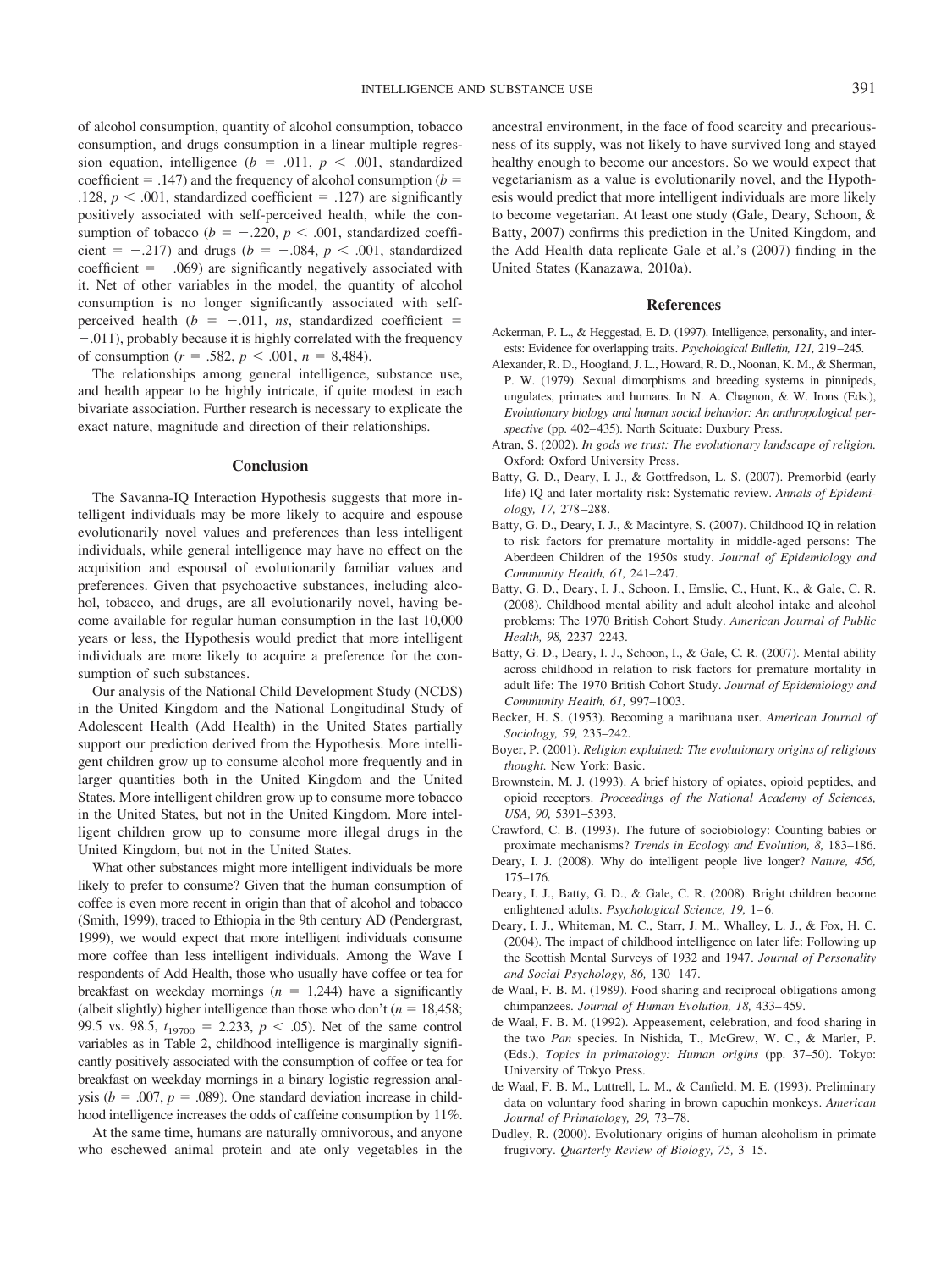- Ellis, L. (1998). Neodarwinian theories of violent criminality and antisocial behavior: Photographic evidence from nonhuman animals and a review of the literature. *Aggression and Violent Behavior, 3,* 61–110.
- Gale, C. R., Deary, I. J., Schoon, I., & Batty, G. D. (2007). IQ in childhood and vegetarianism in adulthood: 1970 British Cohort Study. *British Medical Journal, 334,* 245–248.
- Goodman, J. (1993). *Tobacco in history: The cultures of dependence.* London: Routledge.
- Goodspeed, T. H. (1954). *The genus Nicotiana.* Waltham: Chronica Botanica.
- Gottfredson, L. S., & Deary, I. J. (2004). Intelligence predicts health and longevity, but why? *Current Directions in Psychological Science, 13,* 1–4.
- Guthrie, S. E. (1993). *Faces in the clouds: A new theory of religion.* New York: Oxford University Press.
- Harvey, P. H., & Bennett, P. M. (1985). Sexual dimorphism and reproductive strategies. In J. Ghesquiere, R. D. Martin, & F. Newcombe (Eds.), *Human sexual dimorphism* (pp. 43–59). London: Taylor and Francis.
- Haselton, M. G., & Nettle, D. (2006). The paranoid optimist: An integrative evolutionary model of cognitive biases. *Personality and Social Psychology Review, 10,* 47–66.
- Herrnstein, R. J., & Murray, C. (1994). *The bell curve: Intelligence and class structure in American life.* New York: Free Press.
- Holmstedt, B., & Fredga, A. (1981). Sundry episodes in the history of coca and cocaine. *Journal of Ethnopharmacology, 3,* 113–147.
- Huang, M.-H., & Hauser, R. M. (1998). Trends in black-white test-score differentials: II. The WORDSUM vocabulary test. In U. Neisser (Ed.), *The rising curve: Long-term gains in IQ and related measure* (pp. 303–332). Washington DC: American Psychological Association.
- Johnson, W., Hicks, B. M., McGue, M., & Iacono, W. G. (2009). How intelligence and education contribute to substance use: Hints from the Minnesota Twin family study. *Intelligence, 37,* 613–624.
- Kanazawa, S. (2001). De gustibus *est* disputandum. *Social Forces, 79,* 1131–1163.
- Kanazawa, S. (2002). Bowling with our imaginary friends. *Evolution and Human Behavior, 23,* 167–171.
- Kanazawa, S. (2004a). The Savanna Principle. *Managerial and Decision Economics, 25,* 41–54.
- Kanazawa, S. (2004b). General intelligence as a domain-specific adaptation. *Psychological Review, 111,* 512–523.
- Kanazawa, S. (2006). Mind the gap. . . in intelligence: Reexamining the relationship between inequality and health. *British Journal of Health Psychology, 11,* 623–642.
- Kanazawa, S. (2008). Temperature and evolutionary novelty as forces behind the evolution of general intelligence. *Intelligence, 36,* 99–108.
- Kanazawa, S. (2009). Evolutionary psychology and crime. In A. Walsh, & K. M. Beaver (Eds.), *Biosocial criminology: New directions in theory and research* (pp. 90–110). New York: Routledge.
- Kanazawa, S. (2010a). Why liberals and atheists are more intelligent. *Social Psychology Quarterly, 73,* 33–57.
- Kanazawa, S. (2010b). Evolutionary psychology and intelligence research. *American Psychologist, 65,* 279–289.
- Kanazawa, S., & Novak, D. L. (2005). Human sexual dimorphism in size may be triggered by environmental cues. *Journal of Biosocial Science, 37,* 657–665.
- Kanazawa, S., & Perina, K. (2009). Why night owls are more intelligent. *Personality and Individual Differences, 47,* 685–690.
- Kirkpatrick, L. A. (2005). *Attachment, evolution, and the psychology of religion.* New York: Guilford Press.
- Kluegel, J. R., & Smith, E. R. (1986). *Beliefs about inequality: Americans' view of what is and what ought to be.* New York: Aldine.
- Lake, C. C., & Breglio, V. J. (1992). Different voices, different views: The politics of gender. In P. Ries, & A. J. Stone (Eds.), *The American woman, 1992*–*93*: *A status report* (pp. 178–201). New York: Norton.
- Leutenegger, W., & Kelly, J. T. (1977). Relationship of sexual dimorphism in canine size and body size to social, behavioral, and ecological correlates in anthropoid primates. *Primates, 18,* 117–136.
- Miller, A. S., & Hoffmann, J. P. (1995). Risk and religion: An explanation of gender differences in religiosity. *Journal for the Scientific Study of Religion, 34,* 63–75.
- Miller, A. S., & Stark, R. (2002). Gender and religiousness: Can socialization explanations be saved? *American Journal of Sociology, 107,* 1399–1423.
- Miner, J. B. (1957). *Intelligence in the United States: A survey—with conclusions for manpower utilization in education and employment.* New York: Springer.
- Pendergrast, M. (1999). *Uncommon grounds: The history of coffee and how it transformed our world.* New York: Basic Books.
- Pickford, M. (1986). On the origins of body size dimorphism in primates. In M. Pickford, & B. Chiarelli (Eds.), *Sexual dimorphism in living and fossil primates* (pp. 77–91). Florence, Italy: Il Sedicesimo.
- Raine, A., Reynolds, C., Venables, P. H., & Mednick, S. A. (2002). Stimulation seeking and intelligence: A prospective longitudinal study. *Journal of Personality and Social Psychology, 82,* 663–674.
- Shapiro, R. Y., & Mahajan, H. (1986). Gender differences in policy preferences: A summary of trends from the 1960s to the 1980s. *Public Opinion Quarterly, 50,* 42–61.
- Smith, E. O. (1999). Evolution, substance abuse, and addiction. In W. R. Trevathan, E. O. Smith, & J. J. McKenna (Eds.), *Evolutionary Medicine* (pp. 375–405). New York: Oxford University Press.
- Stanovich, K. E., Cunningham, A. E., & Feeman, D. J. (1984). Intelligence, cognitive skills, and early reading progress. *Reading Research Quarterly, 19,* 278–303.
- Sundquist, J. L. (1983). *Dynamics of the party system* (rev. ed.). Washington DC: Brookings Institution.
- Symons, D. (1990). Adaptiveness and adaptation. *Ethology and Sociobiology, 11,* 427–444.
- Tooby, J., & Cosmides, L. (1990). The past explains the present: Emotional adaptations and the structure of ancestral environments. *Ethology and Sociobiology, 11,* 375–424.
- Vaillant, G. E. (1995). *The natural history of alcoholism revisited.* Cambridge, MA: Harvard University Press.
- Vallee, B. L. (1998). Alcohol in the western world. *Scientific American, 278,* 80–85.
- Wilbert, J. (1991). Does pharmacology corroborate the nicotine therapy and practices of South American shamanism? *Journal of Ethnopharmacology, 32,* 179–186.
- Wilson, J. Q., & Herrnstein, R. J. (1985). *Crime and human nature: The definitive study of the causes of crime.* New York: Touchstone.
- Wirls, D. (1986). Reinterpreting the gender gap. *Public Opinion Quarterly, 50,* 316–330.
- Wolfle, L. M. (1980). The enduring effects of education on verbal skills. *Sociology of Education, 53,* 104–114.
- Zagar, R., & Mead, J. D. (1983). Analysis of short test battery for children. *Journal of Clinical Psychology, 39,* 590–597.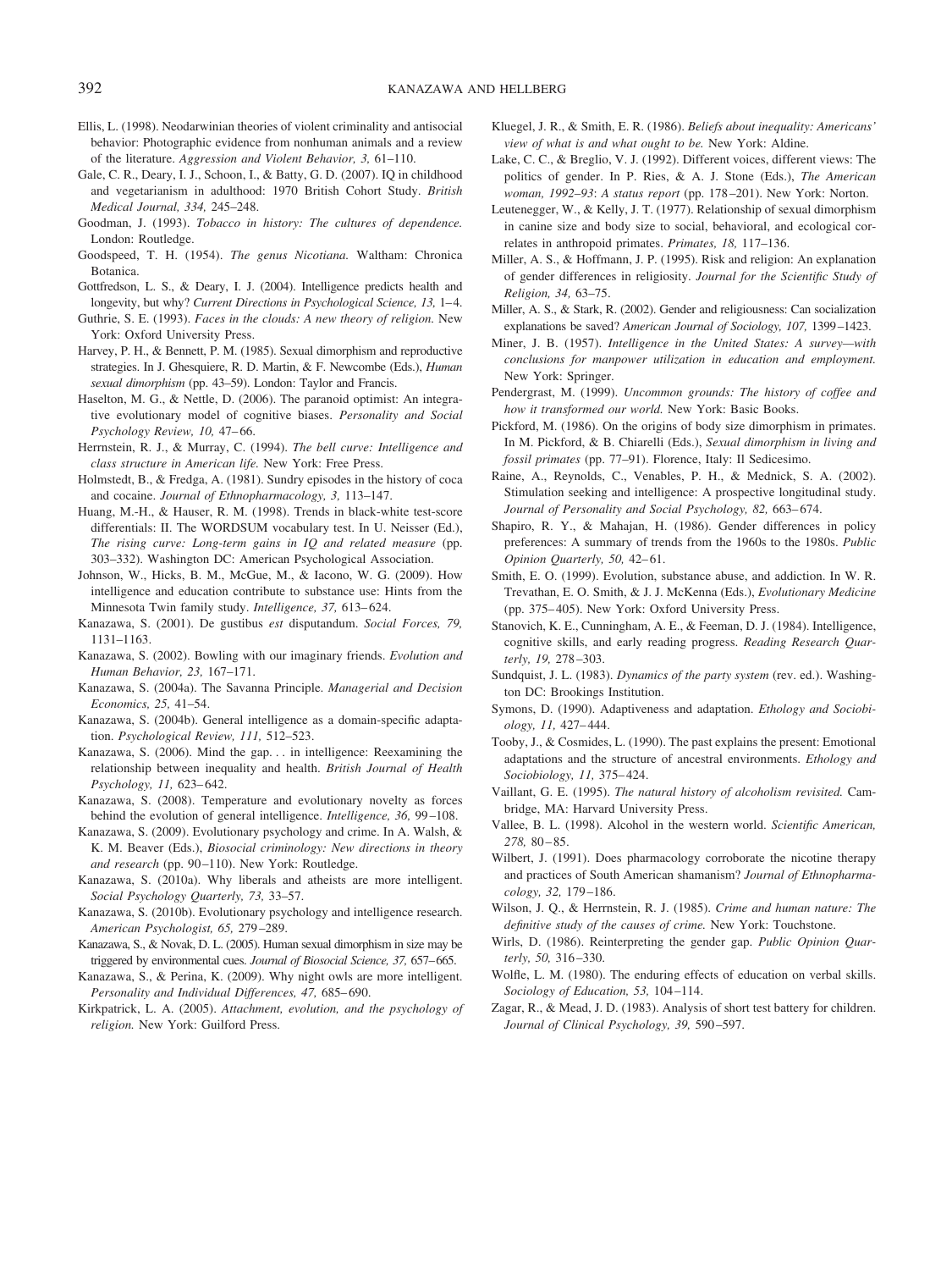# **Appendix**

# **Descriptive Statistics**

Table A1 *Descriptive Statistics National Child Development Study (United Kingdom)*

|      | (1)        | (2)        | (3)        | (4)        | (5)        | (6)        | (7)        | (8)        | (9)        | (10)      |
|------|------------|------------|------------|------------|------------|------------|------------|------------|------------|-----------|
| (1)  |            |            |            |            |            |            |            |            |            |           |
| (2)  | .582***    |            |            |            |            |            |            |            |            |           |
| (3)  | $-.003$    | $.103***$  |            |            |            |            |            |            |            |           |
| (4)  | $.116***$  | $.160***$  | $.153***$  |            |            |            |            |            |            |           |
| (5)  | $.229***$  | $.136***$  | $-.213***$ | $.064***$  |            |            |            |            |            |           |
| (6)  | $.304***$  | $.167***$  | $.027*$    | $.110***$  | $-.001$    |            |            |            |            |           |
| (7)  | .008       | .000       | $.030*$    | $-.006$    | $-.029*$   | $-.038***$ |            |            |            |           |
| (8)  | $-.029**$  | $-.042***$ | $-.054***$ | $-.080***$ | $-.032**$  | $-.125***$ | $-.254***$ |            |            |           |
| (9)  | $-.061***$ | $-.042***$ | $-.046***$ | $-.033***$ | $.084***$  | $-.049***$ | $-.133***$ | $-.272***$ |            |           |
| (10) | $-.112***$ | $-.054***$ | $-.028*$   | $.021*$    | $.031***$  | $.018^*$   | $-.041***$ | $-.084***$ | $-.044***$ |           |
| (11) | $-.107***$ | $-.086***$ | $-.126***$ | $-.099***$ | $.099***$  | $-.147***$ | $.365***$  | $.246***$  | $.327***$  | $.108***$ |
| (12) | $-.179***$ | $-.132***$ | $.026*$    | $-.113***$ | $-.136***$ | $-.197***$ | $-.013$    | $.095***$  | .001       | $-.018*$  |
| (13) | $-.181***$ | $-.125***$ | $.045***$  | $-.102***$ | $-.147***$ | $-.209***$ | $-.011$    | $.094***$  | $-.003$    | $-.022*$  |
| (14) | $-.223***$ | $-.124***$ | $.194***$  | $-.021*$   | $-.272***$ | $-.186***$ | .006       | $.023***$  | $-.038***$ | .006      |
| (15) | $.125***$  | $.069***$  | $-.140***$ | $.025***$  | $.381***$  | .005       | $-.002$    | $-.022*$   | $.044***$  | $.029**$  |
| (16) | $.242***$  | $.139***$  | $-.074***$ | $-.034**$  | $.149***$  | $.351***$  | $-.010$    | $-.021*$   | $-.008$    | $-.008$   |
| (17) | $-.043***$ | $-.014$    | $.067***$  | $.039***$  | $-.032**$  | $-.065***$ | .002       | $-.026**$  | .013       | .013      |
| (18) | .016       | $-.016$    | $-.151***$ | $-.119***$ | $.061***$  | $-.050***$ | .013       | $.031***$  | $.049***$  | $-.016$   |
| (19) | $.114***$  | $.075***$  | $-.133***$ | .018       | $.310***$  | .005       | $-.066***$ | $.046***$  | $.045***$  | .017      |
| (20) | $.125***$  | $.087***$  | $-.046***$ | $.069***$  | $.291***$  | $-.025***$ | $-.021*$   | .004       | .015       | $-.012$   |
| (21) | $.125***$  | $.105***$  | $-.081***$ | $.050***$  | $.313***$  | $-.013$    | $-.026*$   | $-.007$    | .019       | $.041***$ |
| mean | .000       | .000       | .000       | .000       | 100.000    | .517       | .111       | .341       | .125       | .013      |
| SD   | 1.000      | 1.000      | 1.000      | 1.000      | 15.000     | .500       | .314       | .474       | .331       | .115      |

*Note.* (1) = alcohol frequency; (2) = alcohol quantity; (3) = tobacco; (4) = drugs; (5) = childhood general intelligence; (6) = sex; (7) = Catholic; (8) = Anglican; (9) = other Christian; (10) = other religion; (11) = frequency of church attendance; (12) = currently married; (13) = ever married; (14) = number of children; (15) = education; (16) = earnings; (17) = depression; (18) = satisfaction with life; (19) = social class at birth; (20) = mother's education; (21) = father's education.<br>  ${}^*p < .05.$   ${}^{**}p < .01.$   ${}^{***}p < .001.$ 

(*Appendix continues*)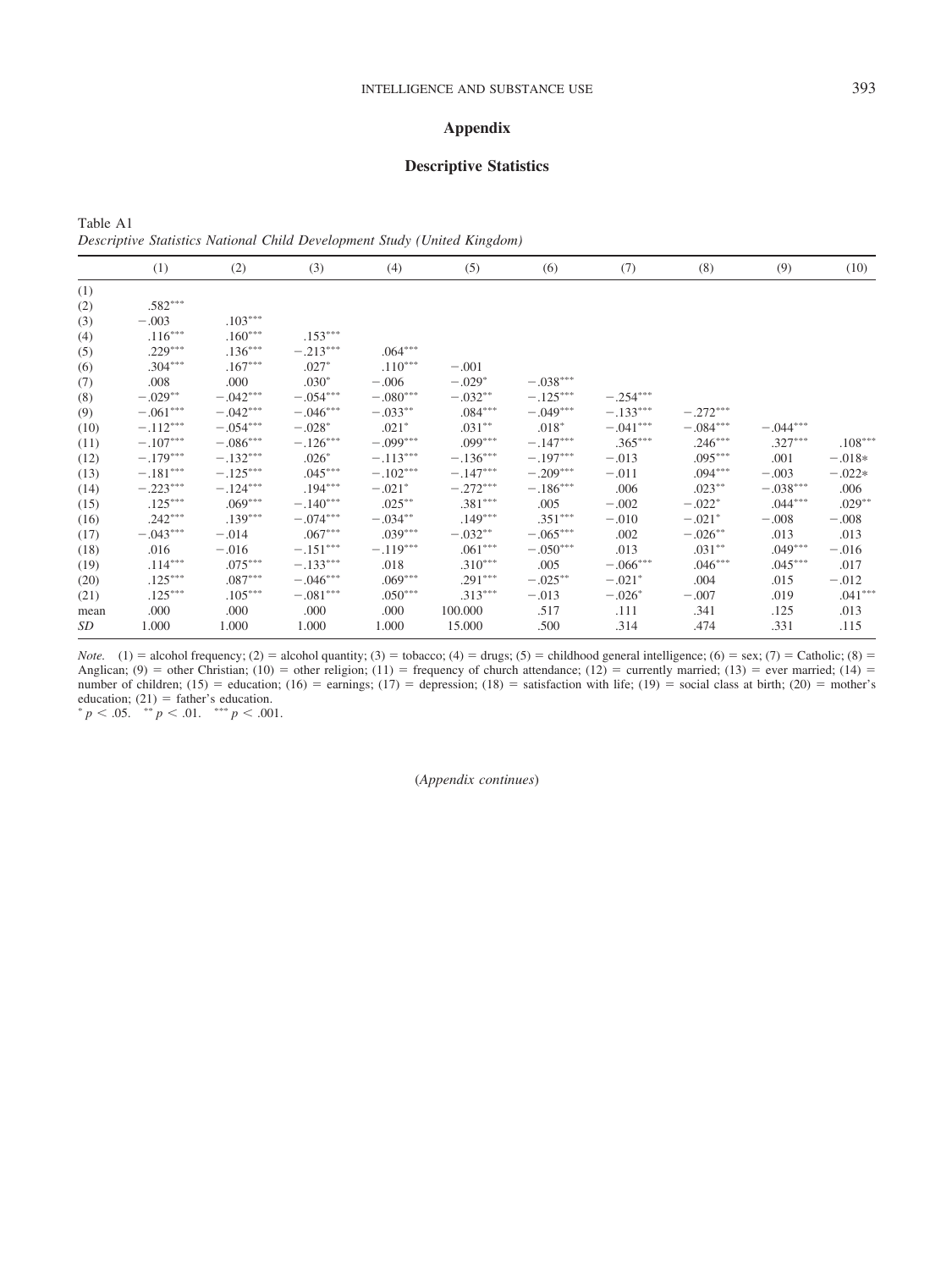| 11 | $\sim$<br>. 14 | . . | $\mathcal{A}$ | $\sim$<br>. LU | $\sim$ | 18 | 10. | (20) | $($ $\cap$ $\Box$ |
|----|----------------|-----|---------------|----------------|--------|----|-----|------|-------------------|
|    |                |     |               |                | . .    |    | . . |      | - -               |

| $.028***$  |            |            |            |           |            |            |           |           |           |       |
|------------|------------|------------|------------|-----------|------------|------------|-----------|-----------|-----------|-------|
| $.022*$    | $.956***$  |            |            |           |            |            |           |           |           |       |
| $-.039***$ | $.397***$  | $.421***$  |            |           |            |            |           |           |           |       |
| $.112***$  | $-.175***$ | $-.188***$ | $-.184***$ |           |            |            |           |           |           |       |
| $-.033**$  | $-.090***$ | $-.101***$ | $-.311***$ | $.041***$ |            |            |           |           |           |       |
| $-.011$    | $-.033***$ | $-.021*$   | $.050***$  | $-.002$   | $-.066***$ |            |           |           |           |       |
| $.091***$  | $.061***$  | $.055***$  | $-.054***$ | $.048***$ | $.078***$  | $-.084***$ |           |           |           |       |
| $.086***$  | $-.089***$ | $-.101***$ | $-.166***$ | $.227***$ | $.070***$  | $-.009$    | $.038***$ |           |           |       |
| $.064***$  | $-.141***$ | $-.148***$ | $-.132***$ | $.263***$ | $.034***$  | .020       | .016      | $.272***$ |           |       |
| $.077***$  | $-.133***$ | $-.141***$ | $-.145***$ | $.288***$ | $.043**$   | $.027*$    | .021      | $.359***$ | $.566***$ |       |
| .963       | .446       | .468       | .369       | 17.688    | 2596.001   | .020       | 7.422     | 2.808     | 3.917     | 3.904 |
| 1.126      | .497       | .499       | .710       | 4.120     | 2170.680   | .140       | 1.724     | 1.027     | 1.376     | 1.622 |

(*Appendix continues*)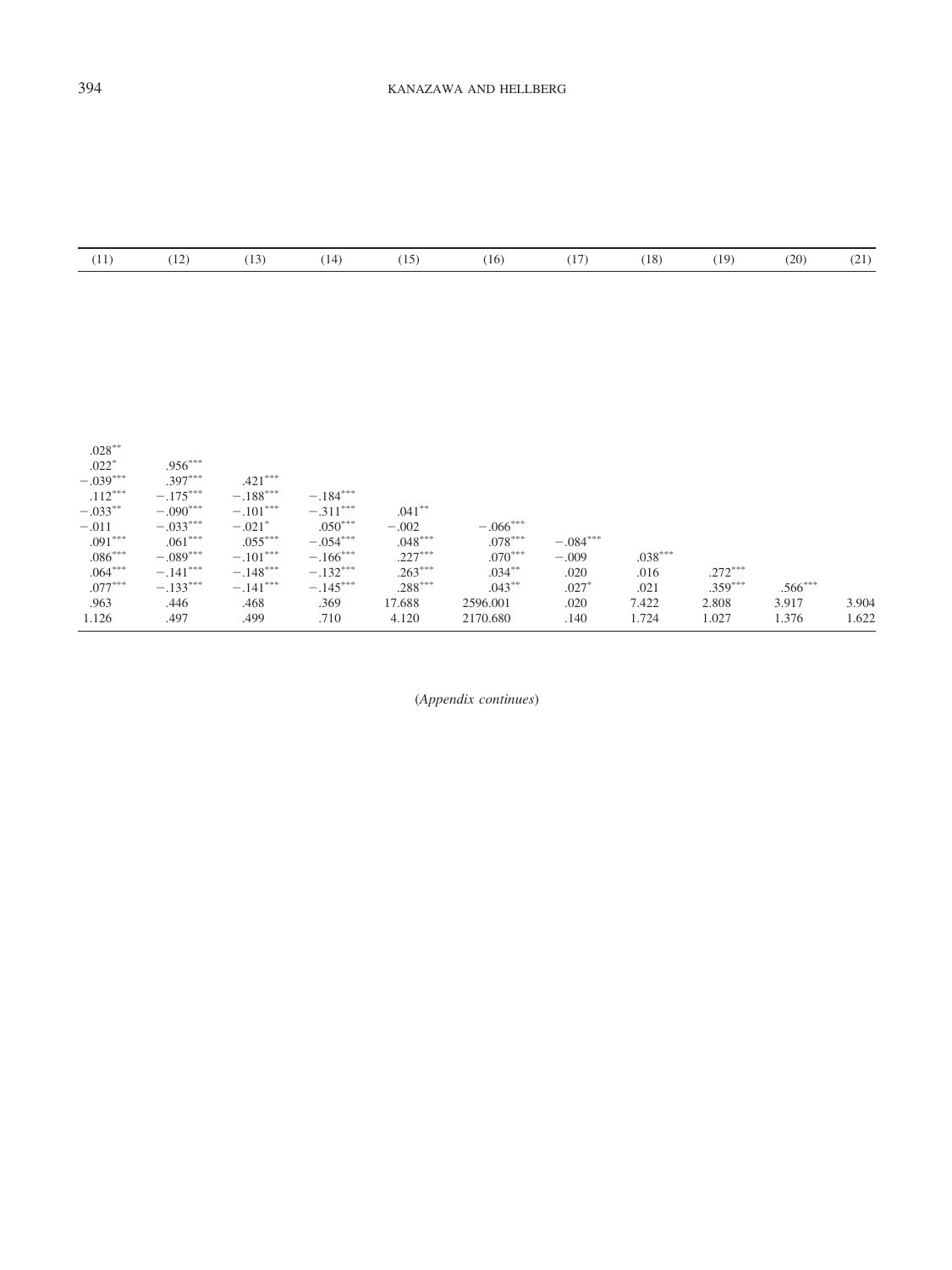| Table A2 |  |                                                                                         |  |  |  |
|----------|--|-----------------------------------------------------------------------------------------|--|--|--|
|          |  | Descriptive Statistics National Longitudinal Study of Adolescent Health (United States) |  |  |  |

|      | (1)             | (2)        | (3)        | (4)                   | (5)        | (6)        | (7)                    | (8)          | (9)        | (10)                   | (11)       | (12)                  | (13)       | (14)       |
|------|-----------------|------------|------------|-----------------------|------------|------------|------------------------|--------------|------------|------------------------|------------|-----------------------|------------|------------|
| (1)  |                 |            |            |                       |            |            |                        |              |            |                        |            |                       |            |            |
| (2)  | $.263***$       |            |            |                       |            |            |                        |              |            |                        |            |                       |            |            |
| (3)  | $.091***$       | $.125***$  |            |                       |            |            |                        |              |            |                        |            |                       |            |            |
| (4)  | $.232***$       | $.058***$  | $.024***$  |                       |            |            |                        |              |            |                        |            |                       |            |            |
| (5)  | $-.030***$      | $-.019*$   | $-.015$    | $-.077***$            |            |            |                        |              |            |                        |            |                       |            |            |
| (6)  | $.215***$       | $.082***$  | $.062***$  | $.045***$             | $.056***$  |            |                        |              |            |                        |            |                       |            |            |
| (7)  | $-.050^{***}\,$ | $-.055***$ | $-.008$    | $-.032***$            | $.054***$  | $.027***$  |                        |              |            |                        |            |                       |            |            |
| (8)  | $-.229***$      | $-.160***$ | $-.014$    | $-.235***$            | $-.023**$  | $-.037***$ | $-.148***$             |              |            |                        |            |                       |            |            |
| (9)  | .004            | .000       | .002       | $-.073***$            | .013       | $.020*$    | $-.053***$             | $-.067***$   |            |                        |            |                       |            |            |
| (10) | $-.061***$      | $-.111***$ | $-.009$    | $-.196***$            | $.082***$  | $.020*$    | $-.051***$             | $-.177***$   | $.195***$  |                        |            |                       |            |            |
| (11) | $.069***$       | $-.036***$ | $-.008$    | $-.062***$            | $.063***$  | .003       | $.100***$              | $-.236***$   | $.056***$  | $.339***$              |            |                       |            |            |
| (12) | $-.054***$      | $-.010$    | $-.028***$ | $.023***$             | $-.019*$   | $-.027***$ | $-.078^{\ast\ast\ast}$ | $.086^{***}$ | $-.043***$ | $-.148***$             | $-.236***$ |                       |            |            |
| (13) | $.031***$       | $-.026***$ | $-.003$    | $.055***$             | $-.001$    | $-.007$    | $-.023**$              | $-.036***$   | $-.014$    | $-.023**$              |            | $-.049***$ $-.035***$ |            |            |
| (14) | $-.080***$      | $-.029***$ | $-.007$    | $-.032***$            | $-.045***$ | $-.031***$ | $-.035***$             | $.206***$    | $-.035***$ | $-.157***$             | $-.468***$ | $-.333***$            | $-.070***$ |            |
| (15) | $-.144***$      | .000       | $-.037***$ | $-.019**$             | $.210***$  | $-.084***$ | $-.042***$             | $-.105***$   | .009       | $.059***$              | $-.028***$ | $.045***$             | $-.024**$  | $.042***$  |
| (16) | $-.153***$      | $.071***$  | $-.022**$  | $-.089***$            | $.147***$  | $-.146***$ | $-.059***$             | $.069***$    | $.029***$  | $.036***$              | $-.033***$ | $.018*$               | $-.033***$ | $.026***$  |
| (17) | $.082***$       | $-.233***$ | $-.050***$ | $.332***$             | $.181***$  | $-.074***$ | $.107***$              | $-.055***$   | $-.076***$ | $-.085***$             | $.045***$  | $.028***$             | $.076***$  | $-.011$    |
| (18) | $.046***$       | $.021*$    | $-.003$    | $.039***$             | $.211***$  | $.108***$  | .008                   | $-.064***$   | .016       | .013                   | $.043***$  | $-.016$               | $-.004$    | $-.041***$ |
| (19) | $.120***$       | $.043***$  | $.031***$  | $.135***$             | $-.026**$  | $-.044***$ | $-.006$                | $-.008$      | .004       | .001                   | $-.011$    | $-.077***$            | $.077***$  | $-.054***$ |
| (20) | $-.196***$      | $-.144***$ | $-.059***$ | $-.118***$            | .003       | $-.084***$ | $-.021*$               | $.179***$    | $-.025***$ | .010                   | .015       | $.145***$             | $-.019*$   | $.272***$  |
| (21) | $-.066***$      | $-.125***$ | $-.047***$ | .014                  | .001       | .000       | $-.024**$              | $-.064***$   | $-.029***$ | .006                   | $.029***$  | $.055***$             | $.016*$    | .005       |
| (22) | $.040***$       | $.089***$  | $.024***$  | $.058^{\ast\ast\ast}$ | $-.014$    | $-.093***$ | $-.047***$             | $-.068***$   | $-.008$    | $-.039***$             | $-.024**$  | $-.009$               | .010       | .001       |
| (23) | $.033***$       | $.051***$  | $.025***$  | $.030***$             | $-.007$    | $-.048***$ | $-.021*$               | $-.016*$     | $.035***$  | .012                   | $-.005$    | $-.002$               | $-.017*$   | $-.004$    |
| (24) | $.204***$       | $.062***$  | $.055***$  | $.120***$             | $-.160***$ | $-.023**$  | $-.023**$              | $.025***$    | $-.030***$ | $-.092***$             | $-.020*$   | $-.017*$              | $.027***$  | $.037***$  |
| (25) | $.196***$       | $.102***$  | $.051***$  | $-.004$               | $-.019*$   | $.090***$  | $-.056***$             | $.084***$    | .009       | $-.031***$             | $-.022**$  | $-.012$               | $-.011$    | .009       |
| (26) | $.126***$       | $-.037***$ | .000       | $.213***$             | $-.007$    | .000       | $.037***$              | $-.126***$   | $-.051***$ | $-.094***$             | .013       | .011                  | $.118***$  | $-.045***$ |
| (27) | $.132***$       | $-.031***$ | .013       | $.347***$             | $-.081***$ | .012       | $.056***$              | $.018*$      | $-.092***$ | $-.305***$             | $-.114***$ | $.049***$             | $.085***$  | $.062***$  |
| (28) | $.150***$       | $-.052***$ | .010       | $.345***$             | $-.065***$ | .004       | $.084***$              | $-.023*$     | $-.090***$ | $-.288^{\ast\ast\ast}$ | $-.074***$ | $.027**$              | $.099***$  | $.031***$  |
| mean | .000            | .000       | .000       | 98.563                | 21.957     | .495       | .084                   | .230         | .055       | .163                   | .249       | .144                  | .007       | .398       |
| SD   | 1.000           | 1.000      | 1.000      | 15.547                | 1.774      | .500       | .277                   | .421         | .228       | .370                   | .432       | .351                  | .085       | .490       |

*Note.* (1) = alcohol; (2) = tobacco; (3) = drugs; (4) = childhood intelligence; (5) = age; (6) = sex; (7) = Asian; (8) = black; (9) = Native American;  $(10)$  = Hispanicity;  $(11)$  = Catholic;  $(12)$  = Protestant;  $(13)$  = Jewish;  $(14)$  = other;  $(15)$  = marital status;  $(16)$  = parenthood;  $(17)$  = education;  $(18)$  = earnings; (19) = political attitude; (20) = religiosity; (21) = general life satisfaction; (22) = medication for stress; (23) = stress by not medical help;  $(24)$  = frequency of socialization with friends;  $(25)$  = number of sex partners in 12 months;  $(26)$  = childhood family income;  $(27)$  = mother's education; (28) = father's education.<br>  ${}^*p < .05.$   ${}^{**}p < .01.$   ${}^{***}p < .001.$ 

(*Appendix continues*)